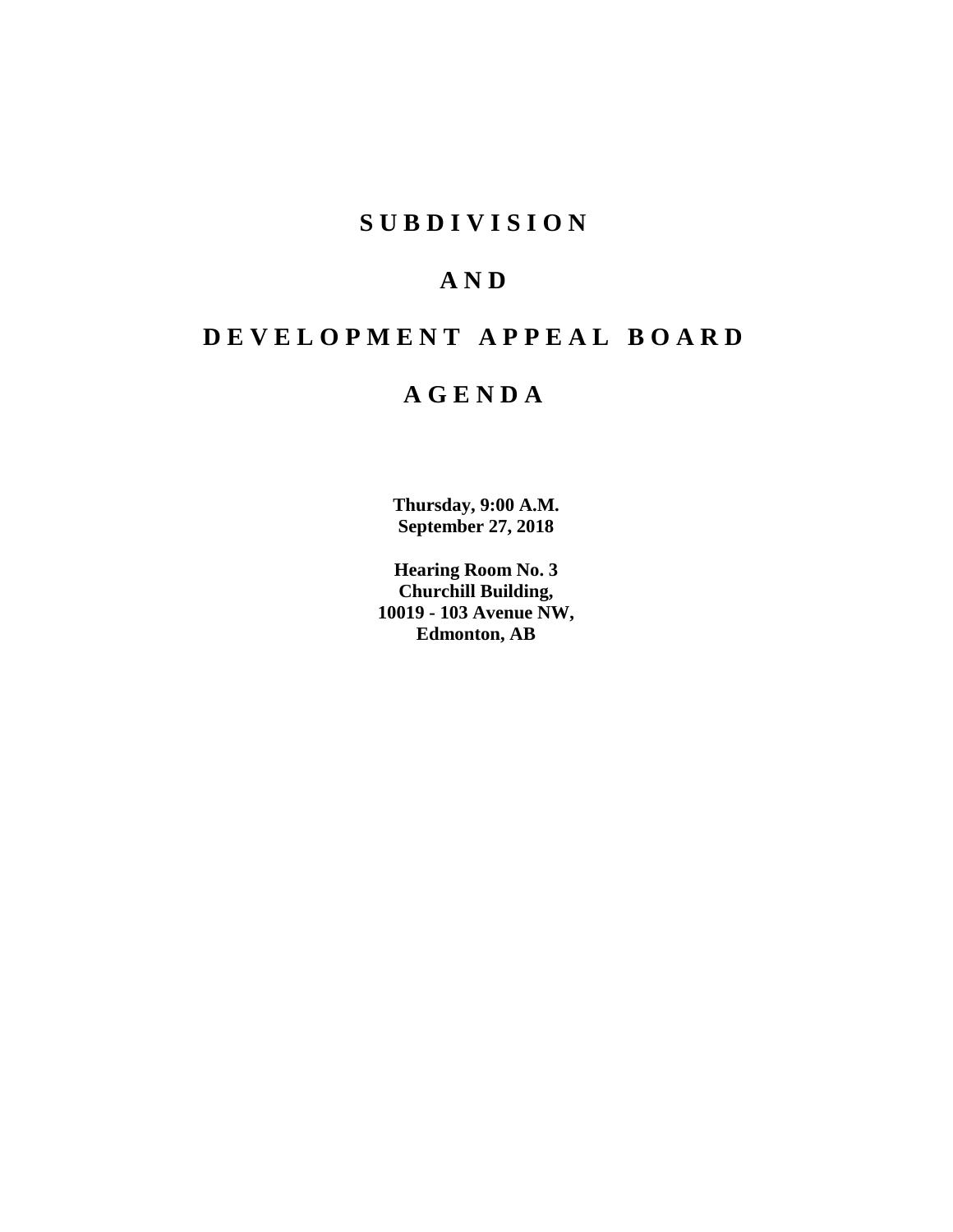| $\mathbf{I}$ | 9:00 A.M.    | SDAB-D-18-157 | Construct an Apartment House with 14<br>Dwellings                                                                                                                                        |
|--------------|--------------|---------------|------------------------------------------------------------------------------------------------------------------------------------------------------------------------------------------|
|              |              |               | 10720 - 78 Avenue NW and 10722 - 78 Avenue<br><b>NW</b><br>Project No.: 254856236-001                                                                                                    |
|              |              |               |                                                                                                                                                                                          |
| Н            | $10:30$ A.M. | SDAB-D-18-158 | Expand an existing Child Care Service from 25<br>children to 67 children in an existing Religious<br>Assembly and to construct interior alterations<br>(movable walls on basement floor) |
|              |              |               | 10721 - 86 Avenue NW<br>Project No.: 282370794-001                                                                                                                                       |

# **SUBDIVISION AND DEVELOPMENT APPEAL BOARD HEARING ROOM NO. 3**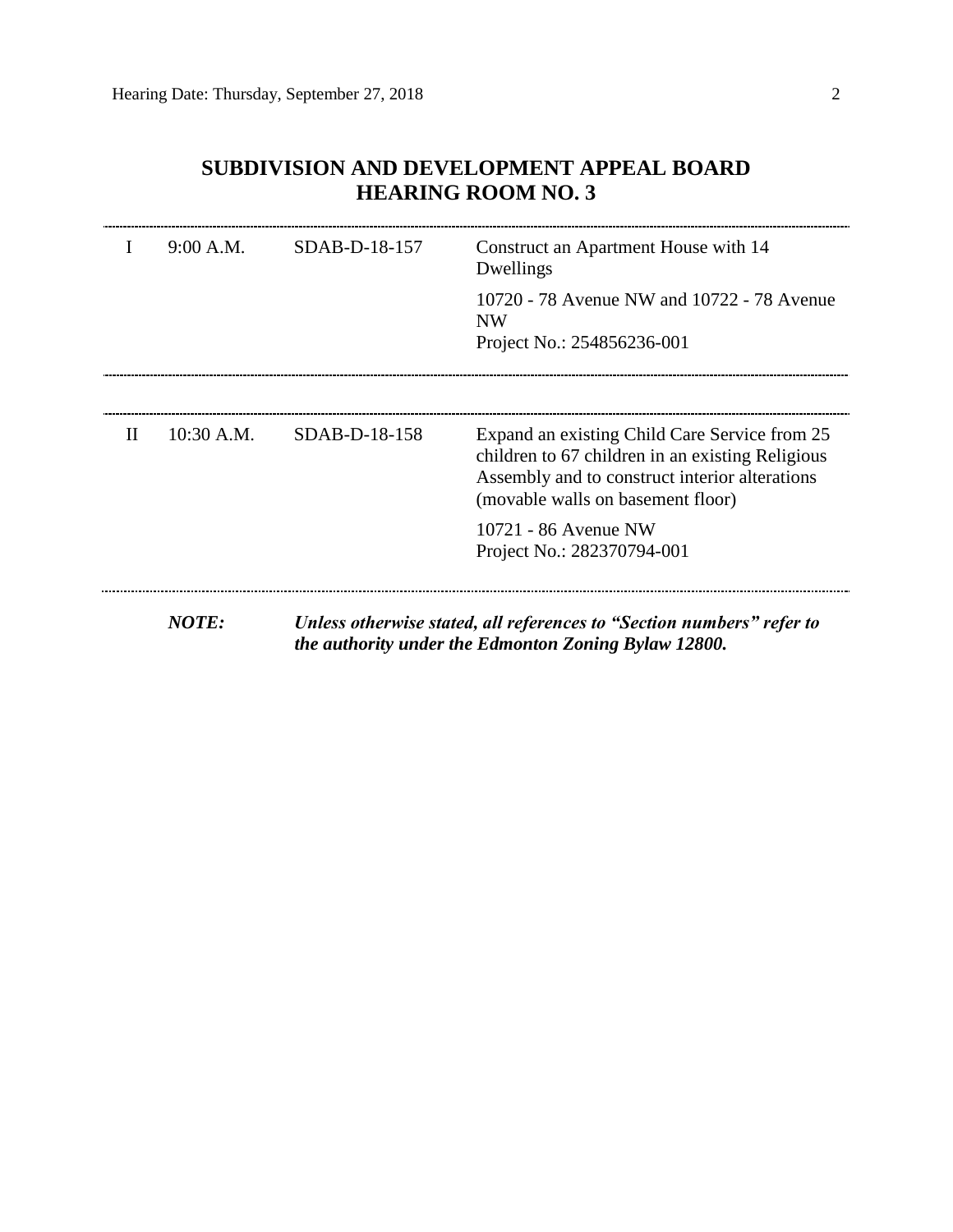| <b>ITEM I: 9:00 A.M.</b> |                                                        | FILE: SDAB-D-18-157                                          |
|--------------------------|--------------------------------------------------------|--------------------------------------------------------------|
|                          | AN APPEAL FROM THE DECISION OF THE DEVELOPMENT OFFICER |                                                              |
|                          | <b>APPELLANT:</b>                                      |                                                              |
|                          | <b>APPLICATION NO.:</b>                                | 254856236-001                                                |
|                          | <b>APPLICATION TO:</b>                                 | Construct an Apartment House with 14<br>Dwellings            |
|                          | <b>DECISION OF THE</b><br>DEVELOPMENT AUTHORITY:       | Refused                                                      |
|                          | <b>DECISION DATE:</b>                                  | August 22, 2018                                              |
|                          | <b>DATE OF APPEAL:</b>                                 | August 23, 2018                                              |
|                          | MUNICIPAL DESCRIPTION<br>OF SUBJECT PROPERTY:          | 10720 - 78 Avenue NW and 10722 - 78<br><b>Avenue NW</b>      |
|                          | <b>LEGAL DESCRIPTION:</b>                              | Plan 2060Q Blk 168 Lot 6, Plan 2060Q<br><b>Blk 168 Lot 7</b> |
|                          | ZONE:                                                  | RA7-Low Rise Apartment Zone                                  |
|                          | <b>OVERLAY:</b>                                        | Medium Scale Residential Infill Overlay                      |
|                          | <b>STATUTORY PLAN:</b>                                 | Garneau Area Redevelopment Plan                              |
|                          |                                                        |                                                              |

# *Grounds for Appeal*

The Appellant provided the following reasons for appealing the decision of the Development Authority:

> The development officer, Kenneth Yeung, has refused the application of the development of a 14 suite units apartment building on 107 street and 78 avenue. There were 3 reasons for the refusal as follows:

- 1. No visitor parking (1 short)
- 2. Density (2 too many units)
- 3. Balconies (too long)

In response to these reasons respectively,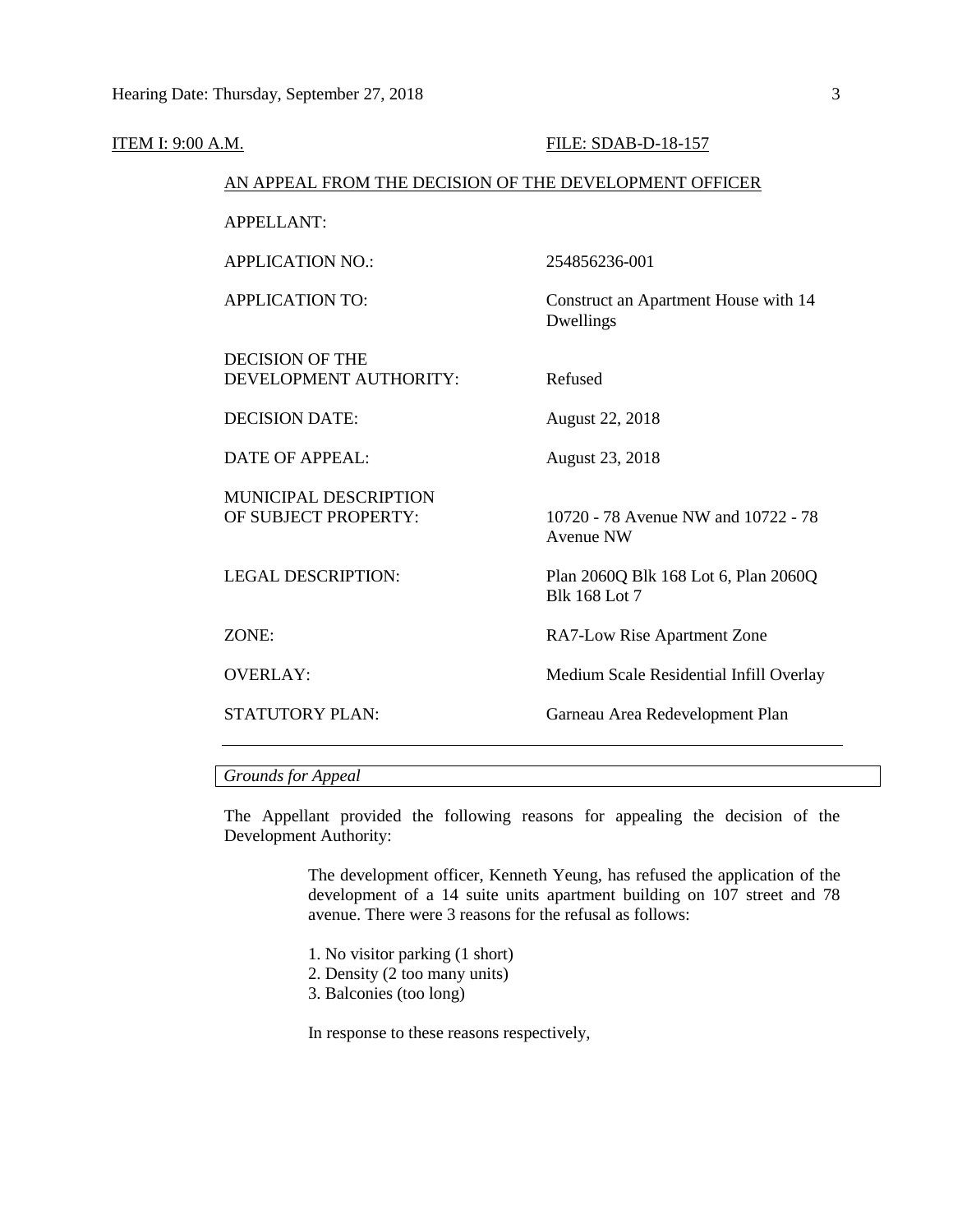1. The apartments are small and we expect that the occupants will be young or retired. The amount of car drivers and ownership is dropping drastically of those age groups, and we expect we will not have a full parking lot as is.

2. We designed the apartment keeping the size and location in mind and we concluded that it would not be difficult to have more units than bylaw would allow. The City is after more density in the mature Edmonton neighborhoods and we support this direction strongly.

3. With the density there is a shortage of "breathing space" and the size of the balconies will allow the occupants to have more recreational space. It would have been easy just to make the balconies smaller in order to comply, however wefeel strongly that the balcony size should be maintained.

We would like to thank you for reviewing this appeal.

## *General Matters*

#### **Appeal Information:**

The *Municipal Government Act*, RSA 2000, c M-26 states the following:

### **Grounds for Appeal**

**685(1)** If a development authority

- (a) fails or refuses to issue a development permit to a person,
- (b) issues a development permit subject to conditions, or
- (c) issues an order under section 645,

the person applying for the permit or affected by the order under section 645 may appeal to the subdivision and development appeal board.

## **Appeals**

**686(1)** A development appeal to a subdivision and development appeal board is commenced by filing a notice of the appeal, containing reasons, with the board,

- (a) in the case of an appeal made by a person referred to in section 685(1)
	- (i) with respect to an application for a development permit,
		- (A) within 21 days after the date on which the written decision is given under section 642, […]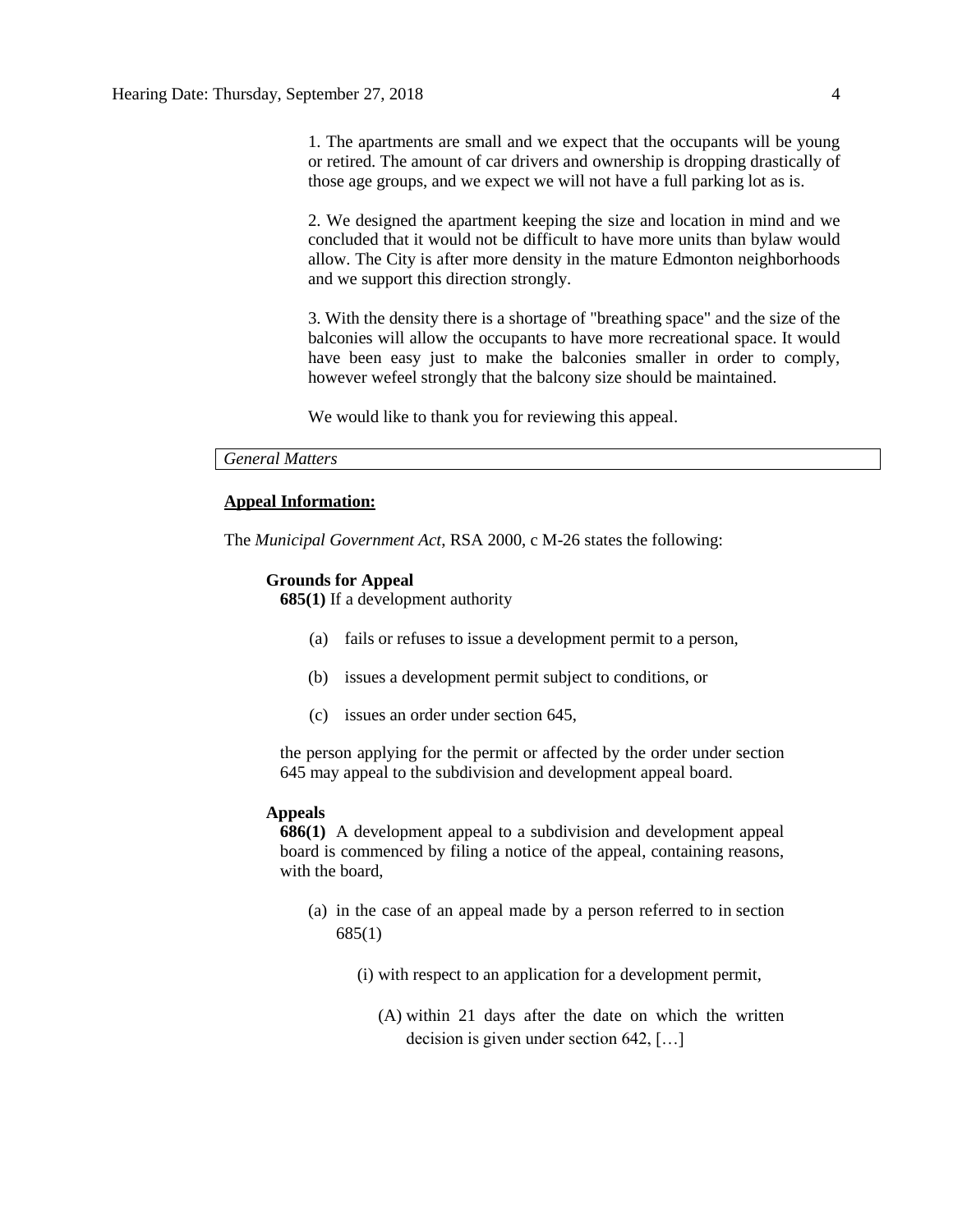#### **Hearing and Decision**

**687(3)** In determining an appeal, the subdivision and development appeal board

…

- (a.1) must comply with the land use policies;
- (a.2) subject to section 638, must comply with any applicable statutory plans;
- (a.3) subject to clause (d), must comply with any land use bylaw in effect;
	- …
	- (c) may confirm, revoke or vary the order, decision or development permit or any condition attached to any of them or make or substitute an order, decision or permit of its own;
	- (d) may make an order or decision or issue or confirm the issue of a development permit even though the proposed development does not comply with the land use bylaw if, in its opinion,
		- (i) the proposed development would not
			- (A) unduly interfere with the amenities of the neighbourhood, or
			- (B) materially interfere with or affect the use, enjoyment or value of neighbouring parcels of land,
		- and
		- (ii) the proposed development conforms with the use prescribed for that land or building in the land use bylaw.

## **General Provisions from the** *Edmonton Zoning Bylaw*

## Section 210.2 states **an Apartment Housing** is a **Permitted Use** in the **(RA7) Low Rise Apartment Zone.**

Under Section 7.2(1), **Apartment Housing** means:

a development consisting of one or more Dwellings contained within a building in which the Dwellings are arranged in any horizontal or vertical configuration, which does not conform to the definition of any other Residential Use.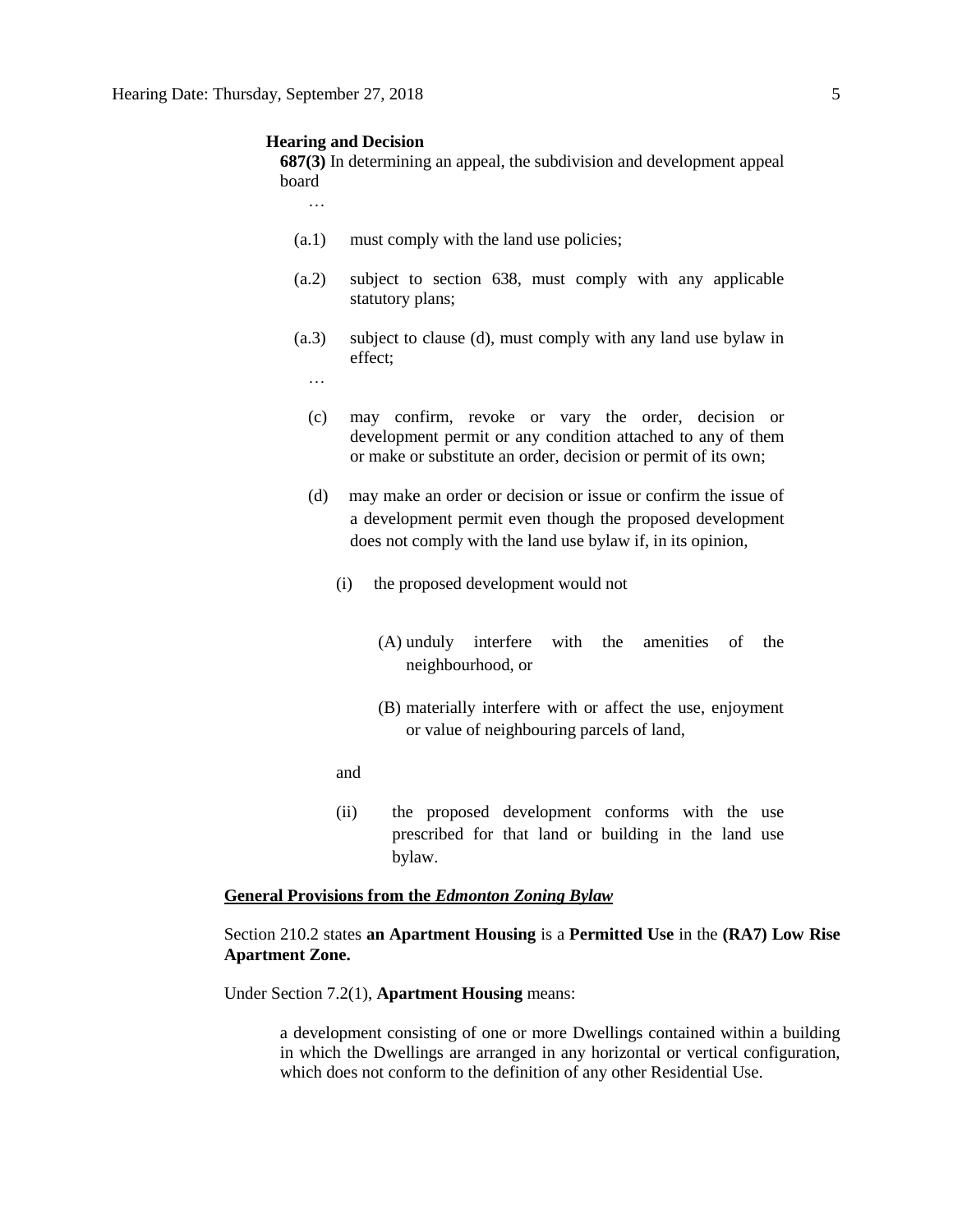Under Section 6.1, **Dwelling** means:

a self-contained unit comprised of one or more rooms accommodating sitting, sleeping, sanitary facilities, and a principal kitchen for food preparation, cooking, and serving. A Dwelling is used permanently or semi-permanently as a residence for a single Household.

Section 210.1, the **General Purpose** of the **(RA7) Low Rise Apartment Zone** is to provide a Zone for Low Rise Apartments.

Section 823.1 states that the **General Purpose** of the **Medium Scale Residential Infill Overlay** is to accommodate the development of medium-scale infill housing in Edmonton's mature residential neighbourhoods in a manner that ensures compatibility with adjacent properties while maintaining or enhancing a pedestrian-friendly streetscape

## *Building Design*

Section 823.4 (2)(j) states that the length of balconies shall not comprise more than  $50\%$ of any building facade. Balconies shall be designed as integral components of buildings and shall be recessed or partially recessed.

### **Development Officer's Determination**

Building Design – The length of balconies shall not comprise more than 50% of any building façade. (Section 823.4.2.j)

Proposed -69% (Front Façade) -84% (Rear façade) [unedited]

## *Density*

Section  $210.4(2)(a)$  states that the maximum Density shall be 125 Dwellings/ha and this shall be increased by an additional 15 Dwellings/ha where Common Amenity Area of at least 2.5 metres squared per Dwelling is provided in addition to Amenity Area required by subsection 46(2) and is developed in accordance with [Section 46.](https://webdocs.edmonton.ca/InfraPlan/zoningbylaw/ZoningBylaw/Part1/Development/46__Amenity_Area.htm)

## **Development Officer's Determination**

Density – Maximum number of dwelling is 14 instead of 10 (Section 210.4.1) [unedited]

## *Visitor Parking*

Section 54.1 Schedule1(A)(1) states that Visitor parking shall be provided at a minimum rate of 0 visitor parking spaces for the first 7 Dwellings, and 1 visitor parking space per 7 Dwellings thereafter. Visitor parking spaces shall be readily available to the primary building entrance for each multi-unit residential building on Site, and be clearly identified as visitor parking, to the satisfaction of the Development Officer.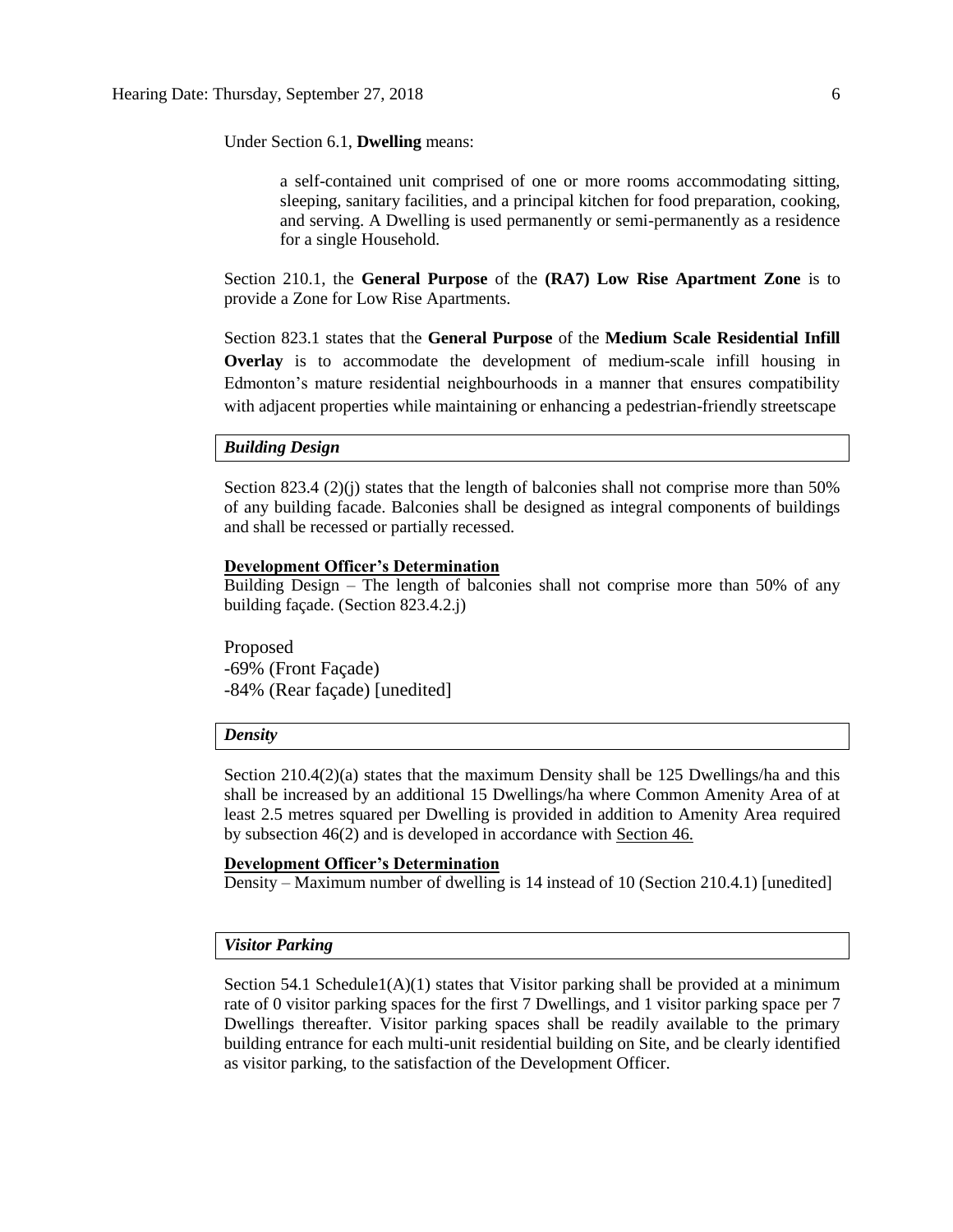## **Development Officer's Determination**

Visitor Parking – The site has zero parking spaces instead of 1 (Section 54.2 and Schedule 1) [unedited]

# *Community Consultation*

Section 823.6 states

- 1. When the Development Officer determines that a Development Permit application for the construction of new Apartment Housing or new Stacked Row Housing does not comply with the regulations contained in this Overlay:
	- a. the Development Officer shall send notice to the Recipient Parties specified in Table 823.6(2) to solicit comments directly related to the variance;
	- b. the Development Officer shall not render a decision on the Development Permit application until 21 days after notice has been sent, unless the Development Officer receives feedback from the specified Affected Parties in accordance with Table 823.6(2); and
	- c. the Development Officer shall consider any comments directly related to the proposed variance when determining whether to approve the Development Permit application in accordance with Section 11.3.

| Table 823.6(2) |                                                                                                                                                                                                                                                              |                                                                                                                                                                                                                                                                                    |                                               |
|----------------|--------------------------------------------------------------------------------------------------------------------------------------------------------------------------------------------------------------------------------------------------------------|------------------------------------------------------------------------------------------------------------------------------------------------------------------------------------------------------------------------------------------------------------------------------------|-----------------------------------------------|
| Tier Number    | <b>Recipient Parties:</b>                                                                                                                                                                                                                                    | <b>Affected Parties:</b>                                                                                                                                                                                                                                                           | <b>Regulation</b><br>proposed to be<br>varied |
| Tier 1         | municipal<br>The<br>address<br>and<br>assessed<br>owners<br>of land wholly or<br>located<br>partly<br>within a distance<br>of $60.0$ m of the<br>Site of the<br>proposed<br>development and<br>the President of<br>applicable<br>each<br>Community<br>League | municipal<br>The<br>address<br>and<br>assessed owners of<br>wholly<br>land<br><sub>or</sub><br>partly<br>located<br>within a distance of<br>60.0 m of the Site of<br>the<br>proposed<br>development<br>and<br>President of<br>the<br>each<br>applicable<br><b>Community League</b> | $823.4(2)$ – Building<br>design               |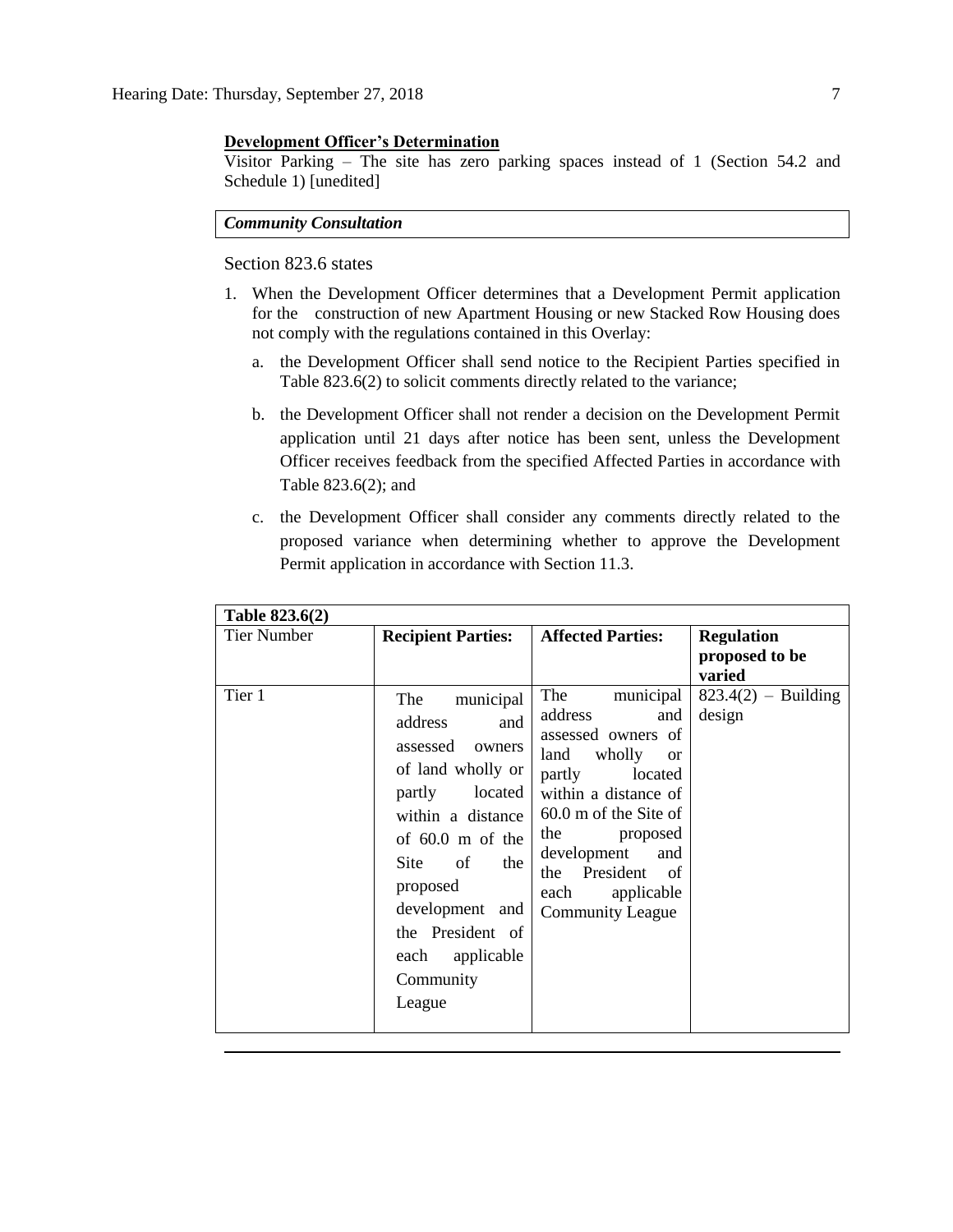# Notice to Applicant/Appellant

Provincial legislation requires that the Subdivision and Development Appeal Board issue its official decision in writing within fifteen days of the conclusion of the hearing.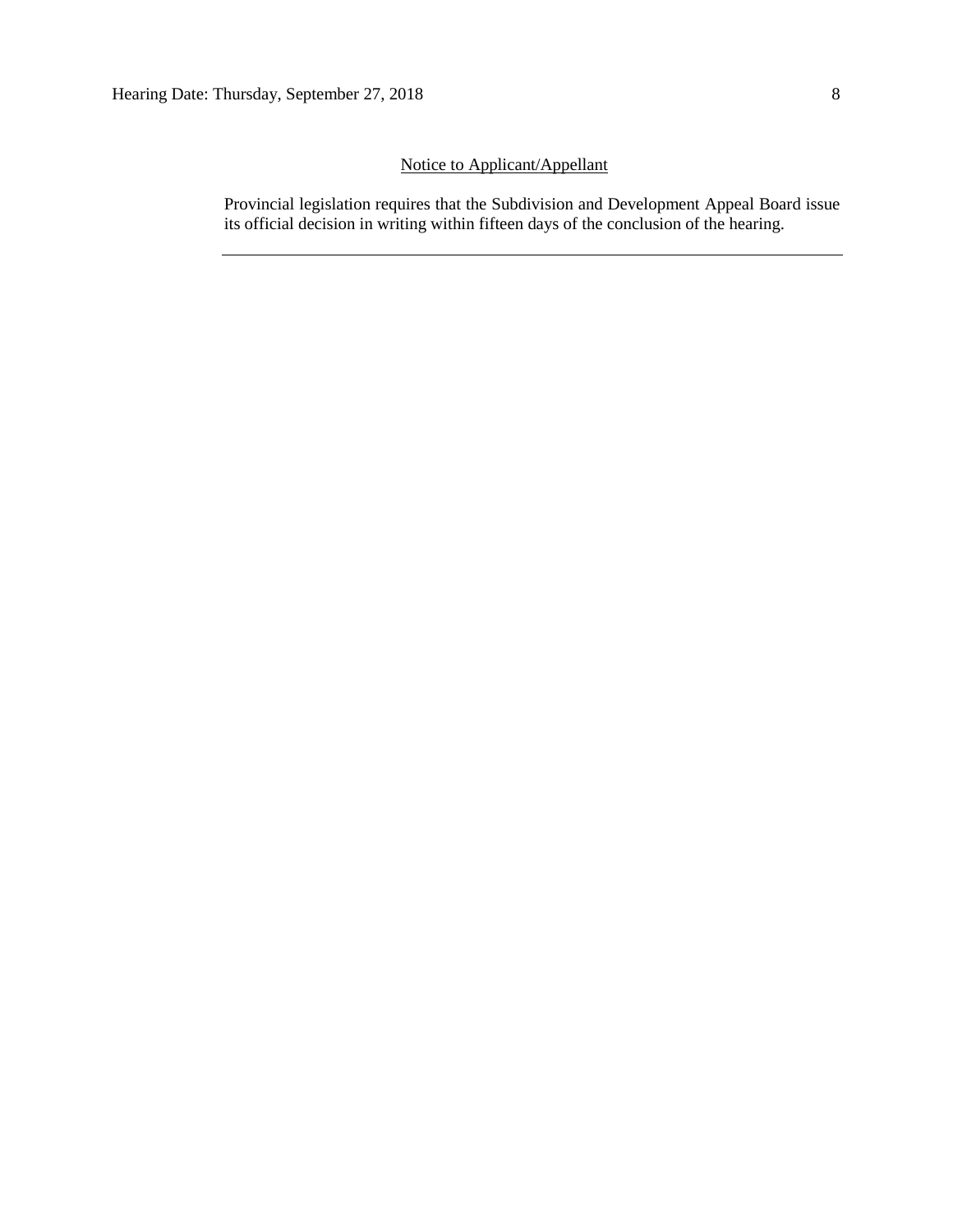| THE CITY OF<br><b>monton</b>                                                                                         | <b>Application for</b> |                      |                                                                           |                                                                                                                               |  |
|----------------------------------------------------------------------------------------------------------------------|------------------------|----------------------|---------------------------------------------------------------------------|-------------------------------------------------------------------------------------------------------------------------------|--|
|                                                                                                                      |                        |                      | <b>Major Development Permit</b>                                           |                                                                                                                               |  |
| This document is a Development Permit Decision for the development application described below.                      |                        |                      |                                                                           |                                                                                                                               |  |
| Applicant                                                                                                            |                        |                      |                                                                           | Property Address(es) and Legal Description(s)                                                                                 |  |
|                                                                                                                      |                        |                      | 10720 - 78 AVENUE NW                                                      |                                                                                                                               |  |
|                                                                                                                      |                        |                      | Plan 2060Q Blk 168 Lot 6                                                  |                                                                                                                               |  |
|                                                                                                                      |                        |                      | 10722 - 78 AVENUE NW                                                      |                                                                                                                               |  |
|                                                                                                                      |                        |                      | Plan 2060Q Blk 168 Lot 7                                                  |                                                                                                                               |  |
| <b>Scope of Application</b>                                                                                          |                        |                      |                                                                           |                                                                                                                               |  |
| To construct an Apartment House with 14 Dwellings.                                                                   |                        |                      |                                                                           |                                                                                                                               |  |
| <b>Permit Details</b>                                                                                                |                        |                      |                                                                           |                                                                                                                               |  |
| Class of Permit:                                                                                                     |                        |                      | Contact Person:                                                           |                                                                                                                               |  |
| Gross Floor Area (sq.m.): 678                                                                                        |                        |                      | Lot Grading Needed?: Y                                                    |                                                                                                                               |  |
| New Sewer Service Required: Y                                                                                        |                        |                      | NumberOfMainFloorDwellings: 2                                             |                                                                                                                               |  |
| Site Area (sq. m.): 810                                                                                              |                        |                      | Stat. Plan Overlay/Annex Area: Medium Scale<br>Residential Infill Overlay |                                                                                                                               |  |
| I/We certify that the above noted details are correct.                                                               |                        |                      |                                                                           |                                                                                                                               |  |
| Applicant signature:                                                                                                 |                        |                      |                                                                           |                                                                                                                               |  |
| <b>Development Application Decision</b><br>Refused<br>Issue Date: Aug 22, 2018 Development Authority: YEUNG, KENNETH |                        |                      |                                                                           |                                                                                                                               |  |
| <b>Reason for Refusal</b>                                                                                            |                        |                      |                                                                           | Building Design - The length of balconies shall not comprise more than 50% of any building facade (Section 823.4.2.j).        |  |
| Proposed<br>- 69% (Front facade)<br>- 84% (Rear facade)                                                              |                        |                      |                                                                           |                                                                                                                               |  |
| Density - Maximum number of dwelling is 14 instead of 10 (Section 210.4.1).                                          |                        |                      |                                                                           |                                                                                                                               |  |
| Visitor Parking - The site has zero parking spaces instead of 1 (Section 54.2 and Schedule 1).                       |                        |                      |                                                                           |                                                                                                                               |  |
| <b>Rights of Appeal</b><br>through 689 of the Municipal Government Act.                                              |                        |                      |                                                                           | The Applicant has the right of appeal within 21 days after the date on which the decision is made, as outlined in Section 683 |  |
| Fees                                                                                                                 |                        |                      |                                                                           |                                                                                                                               |  |
|                                                                                                                      | <b>Fee Amount</b>      | <b>Amount Paid</b>   | Receipt#                                                                  | Date Paid                                                                                                                     |  |
| Dev. Application Fee # of dwelling<br>units                                                                          | \$730.00               | \$730.00             | 04224830                                                                  | Jun 21, 2017                                                                                                                  |  |
| Major Dev. Application Fee                                                                                           | \$818.00               | \$818.00             | 04224830                                                                  | Jun 21, 2017                                                                                                                  |  |
| Development Permit Inspection Fee                                                                                    | \$500.00               |                      |                                                                           |                                                                                                                               |  |
| Lot Grading Fee                                                                                                      | \$341.00               |                      |                                                                           |                                                                                                                               |  |
| Sanitary Sewer Trunk Fund 2012+                                                                                      | \$15,652.00            |                      |                                                                           |                                                                                                                               |  |
|                                                                                                                      |                        |                      |                                                                           |                                                                                                                               |  |
|                                                                                                                      |                        | THIS IS NOT A PERMIT |                                                                           |                                                                                                                               |  |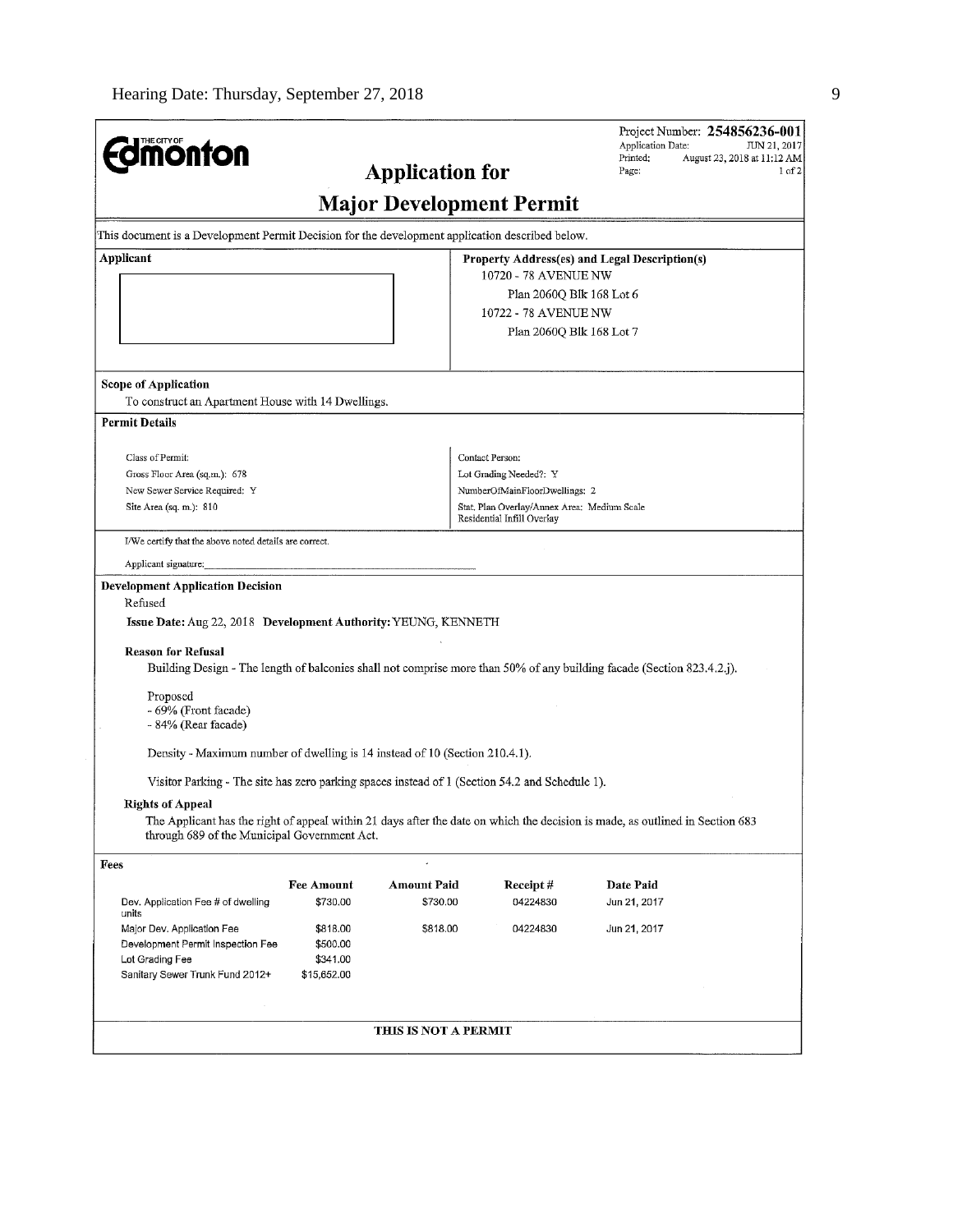| <b>Edimonton</b>                                                      |                                                           |                      |              | Application Date:<br>Printed:<br>Page: | Project Number: 254856236-001<br>JUN 21, 2017<br>August 23, 2018 at 11:12 AM<br>$2$ of $2$ |
|-----------------------------------------------------------------------|-----------------------------------------------------------|----------------------|--------------|----------------------------------------|--------------------------------------------------------------------------------------------|
|                                                                       | <b>Application for</b><br><b>Major Development Permit</b> |                      |              |                                        |                                                                                            |
| Fees                                                                  | <b>Fee Amount</b>                                         | Amount Paid          | Receipt $\#$ | Date Paid                              |                                                                                            |
| Total GST Amount:<br>Totals for Permit:<br>$($16,493.00$ outstanding) | \$0.00<br>\$18,041.00                                     | \$1,548.00           |              |                                        |                                                                                            |
|                                                                       |                                                           |                      |              |                                        |                                                                                            |
|                                                                       |                                                           |                      |              |                                        |                                                                                            |
|                                                                       |                                                           |                      |              |                                        |                                                                                            |
|                                                                       |                                                           |                      |              |                                        |                                                                                            |
|                                                                       |                                                           |                      |              |                                        |                                                                                            |
|                                                                       |                                                           |                      |              |                                        |                                                                                            |
|                                                                       |                                                           |                      |              |                                        |                                                                                            |
|                                                                       |                                                           |                      |              |                                        |                                                                                            |
|                                                                       |                                                           |                      |              |                                        |                                                                                            |
|                                                                       |                                                           |                      |              |                                        |                                                                                            |
|                                                                       |                                                           |                      |              |                                        |                                                                                            |
|                                                                       |                                                           |                      |              |                                        |                                                                                            |
|                                                                       |                                                           |                      |              |                                        |                                                                                            |
|                                                                       |                                                           | THIS IS NOT A PERMIT |              | $\sim$                                 |                                                                                            |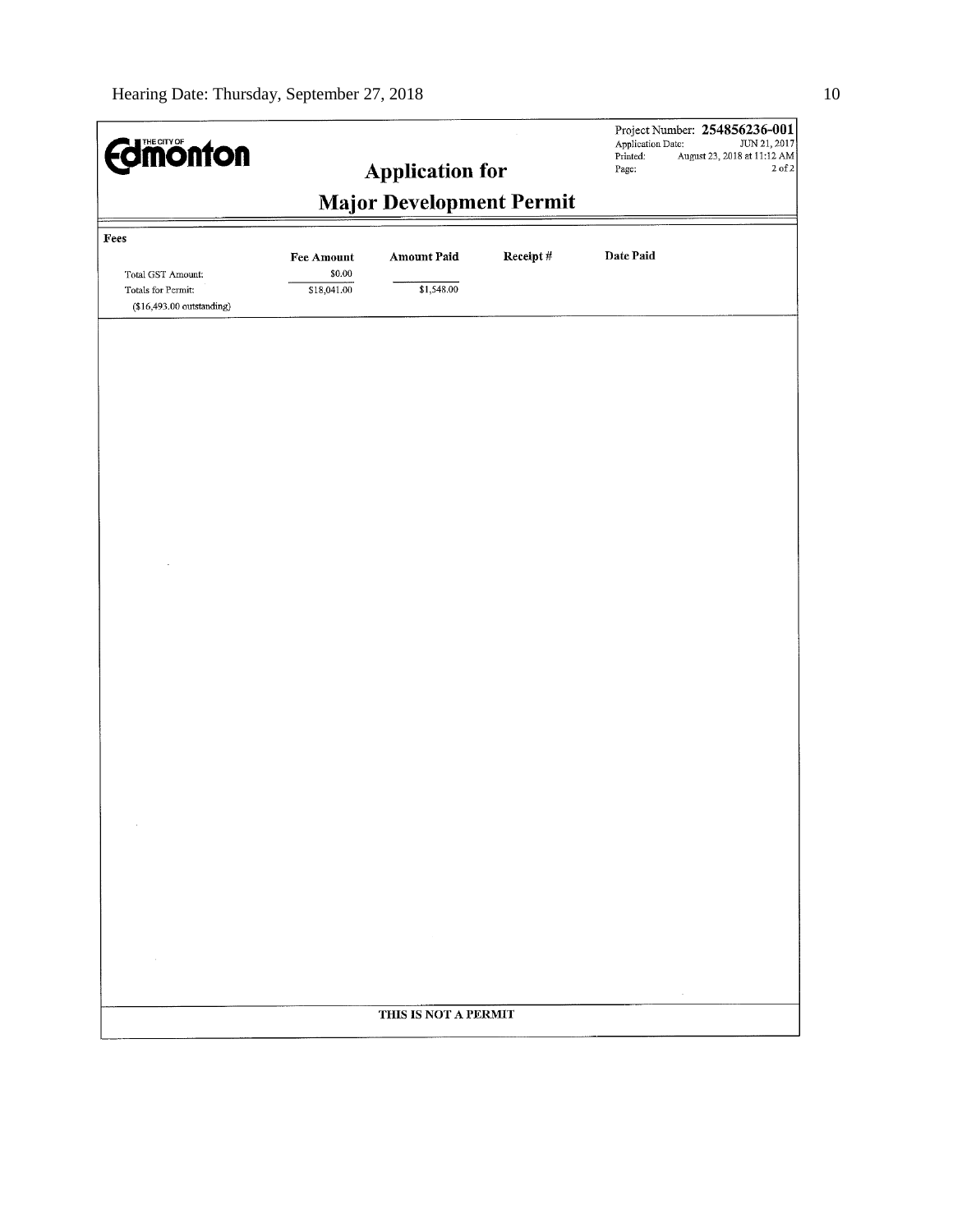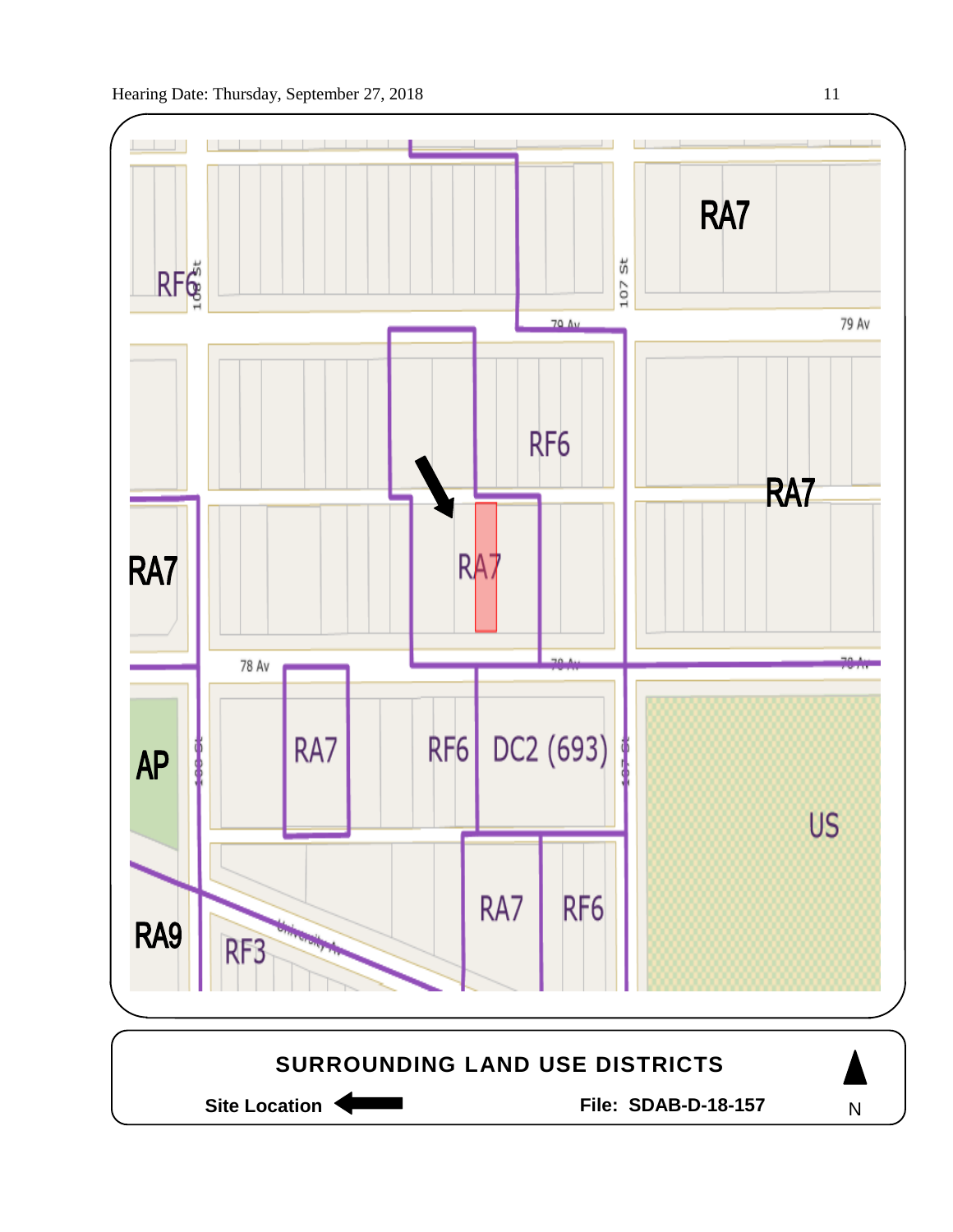| ITEM II: 10:30 A.M. |                                                  | FILE: SDAB-D-18-158                                                                                                                                                                            |  |  |
|---------------------|--------------------------------------------------|------------------------------------------------------------------------------------------------------------------------------------------------------------------------------------------------|--|--|
|                     | AN APPEAL FROM THE DECISION OF THE DEVELOPMENT   | <b>OFFICER</b>                                                                                                                                                                                 |  |  |
|                     | <b>APPELLANT:</b>                                |                                                                                                                                                                                                |  |  |
|                     | <b>APPLICATION NO.:</b>                          | 282370794-001                                                                                                                                                                                  |  |  |
|                     | <b>APPLICATION TO:</b>                           | Expand an existing Child Care Service<br>from 25 children to 67 children in an<br>existing Religious Assembly<br>and to<br>construct interior alterations (movable<br>walls on basement floor) |  |  |
|                     | <b>DECISION OF THE</b><br>DEVELOPMENT AUTHORITY: | Refused                                                                                                                                                                                        |  |  |
|                     | <b>DECISION DATE:</b>                            | August 8, 2018                                                                                                                                                                                 |  |  |
|                     | <b>DATE OF APPEAL:</b>                           | August 28, 2018                                                                                                                                                                                |  |  |
|                     | MUNICIPAL DESCRIPTION<br>OF SUBJECT PROPERTY:    | 10721 - 86 Avenue NW                                                                                                                                                                           |  |  |
|                     | <b>LEGAL DESCRIPTION:</b>                        | Plan 8036ET Blk 135 Lot E, Plan 8036ET<br>Blk 135 Lot D, Plan 3901AJ Blk 135 Lots<br>29-30                                                                                                     |  |  |
|                     | ZONE:                                            | RA7-Low Rise Apartment Zone                                                                                                                                                                    |  |  |
|                     | <b>OVERLAY:</b>                                  | Medium Scale Residential Infill Overlay                                                                                                                                                        |  |  |
|                     | <b>STATUTORY PLAN:</b>                           | Garneau Area Redevelopment Plan                                                                                                                                                                |  |  |
|                     |                                                  |                                                                                                                                                                                                |  |  |

*Grounds for Appeal*

The Appellant provided the following reasons for appealing the decision of the Development Authority:

Dear Members of the Appeal Board.

On Behalf of the MCE Mosque Childcare Services, we would like to appeal the ruling from the city of Edmonton regarding the application for development permit # 282370794-001. The development permit calls for an increase of Child Care Services from their current capacity of 25, to a maximum capacity of 67.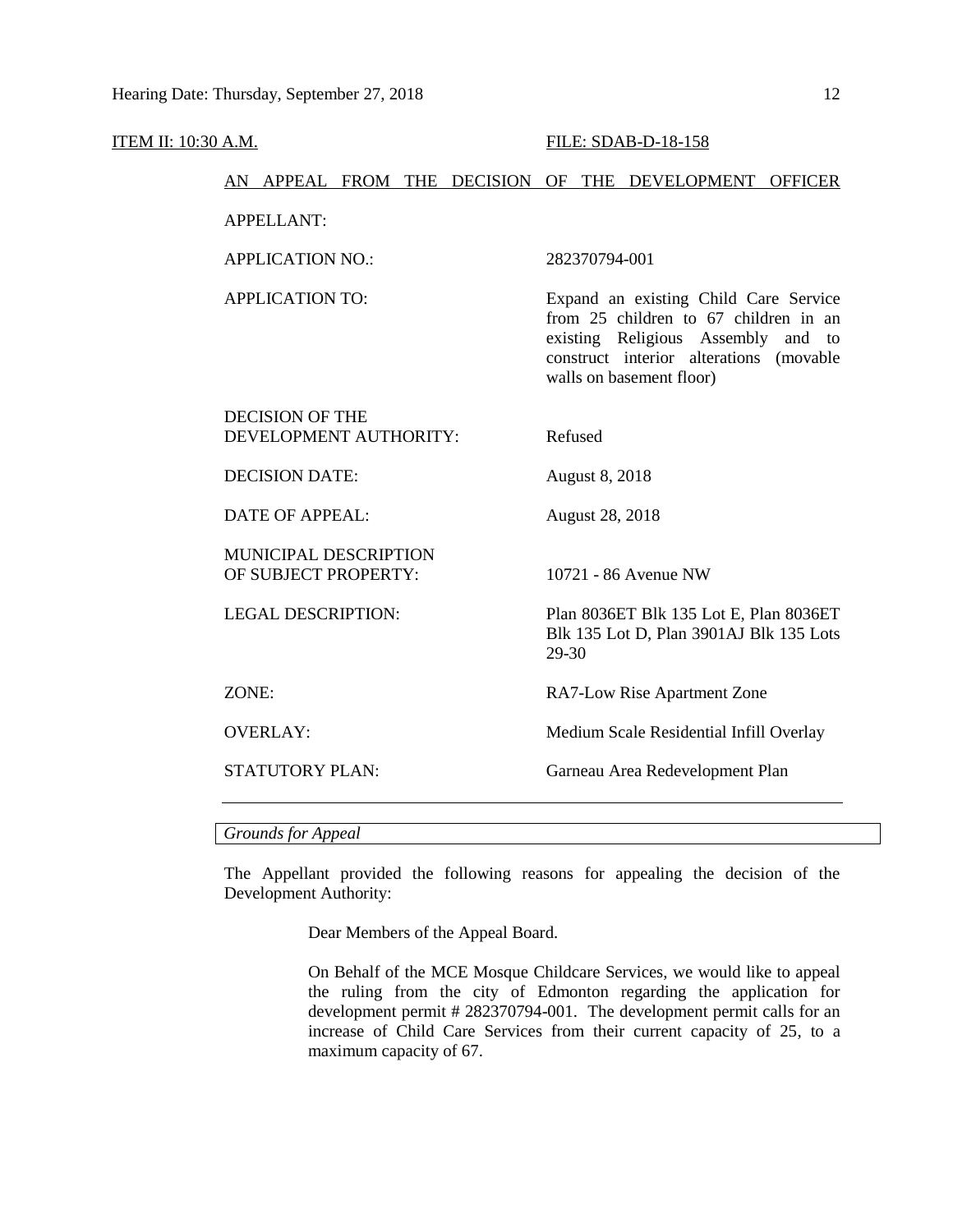Associated construction within the Mosque and minor alterations to the property exterior are proposed.

The development application noted above was refused based on a formula for parking requirements, and on-street drop-off/pickup that concludes that parking is not adequate for both Mosque and Child Care services operating at the same time. In addition, there was noted a concern for noise that could affect the neighborhood.

Required Parking for Childcare Services does not occur at the same time as required parking for the Religious Assembly services. We understand that the city has a formula for calculating required parking, but believe we can demonstrate that in reality, no conflict for parking will occur outside of what the MCE Mosque has demonstrated that they can handle.

In addition, with respect to the noise concern, we have briefly spoken to the affected neighbors in the community and expect to have letters of acceptance from the neighbors by the time of the appeal.

We are prepared to present to the board of Appeal an outline of the proposal, with detailed parking statistics and letters of consent, to hopefully alleviate concerns for parking and noise.

We believe that with minor modifications to the existing application, it can be revisited and approved without a re-application of a new permit. Thank you for your consideration - we look forward to an opportunity to present.

## *General Matters*

## **Appeal Information:**

The *Municipal Government Act*, RSA 2000, c M-26 states the following:

# **Grounds for Appeal**

**685(1)** If a development authority

- (a) fails or refuses to issue a development permit to a person,
- (b) issues a development permit subject to conditions, or
- (c) issues an order under section 645,

the person applying for the permit or affected by the order under section 645 may appeal to the subdivision and development appeal board.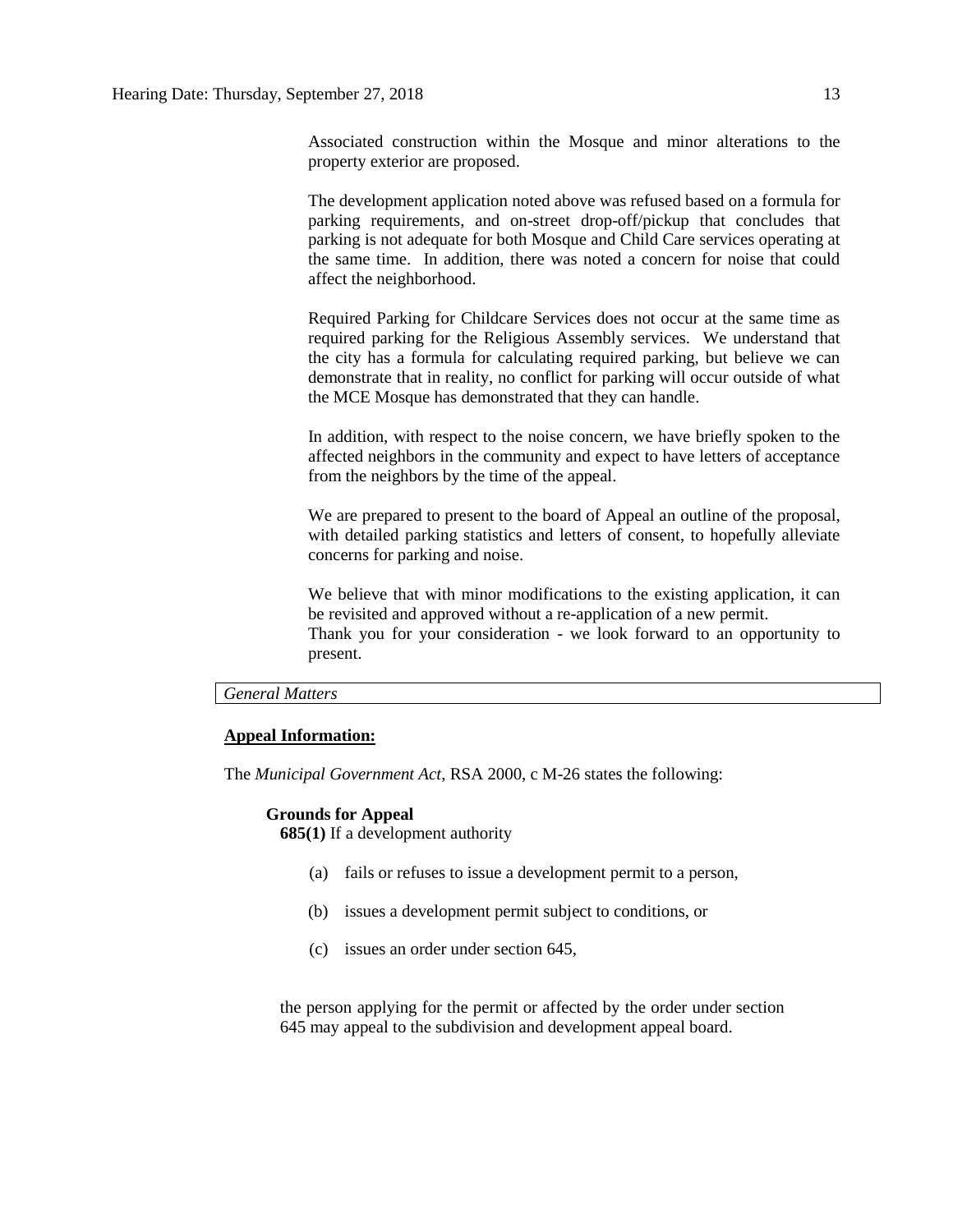## **Appeals**

**686(1)** A development appeal to a subdivision and development appeal board is commenced by filing a notice of the appeal, containing reasons, with the board,

- (a) in the case of an appeal made by a person referred to in section 685(1)
	- (i) with respect to an application for a development permit,
		- (A) within 21 days after the date on which the written decision is given under section 642, […]

## **Hearing and Decision**

**687(3)** In determining an appeal, the subdivision and development appeal board

- …<br>…
- (a.1) must comply with the land use policies;
- (a.2) subject to section 638, must comply with any applicable statutory plans;
- (a.3) subject to clause (d), must comply with any land use bylaw in effect;
	- …
	- (c) may confirm, revoke or vary the order, decision or development permit or any condition attached to any of them or make or substitute an order, decision or permit of its own;
	- (d) may make an order or decision or issue or confirm the issue of a development permit even though the proposed development does not comply with the land use bylaw if, in its opinion,
		- (i) the proposed development would not
			- (A) unduly interfere with the amenities of the neighbourhood, or
			- (B) materially interfere with or affect the use, enjoyment or value of neighbouring parcels of land,
		- and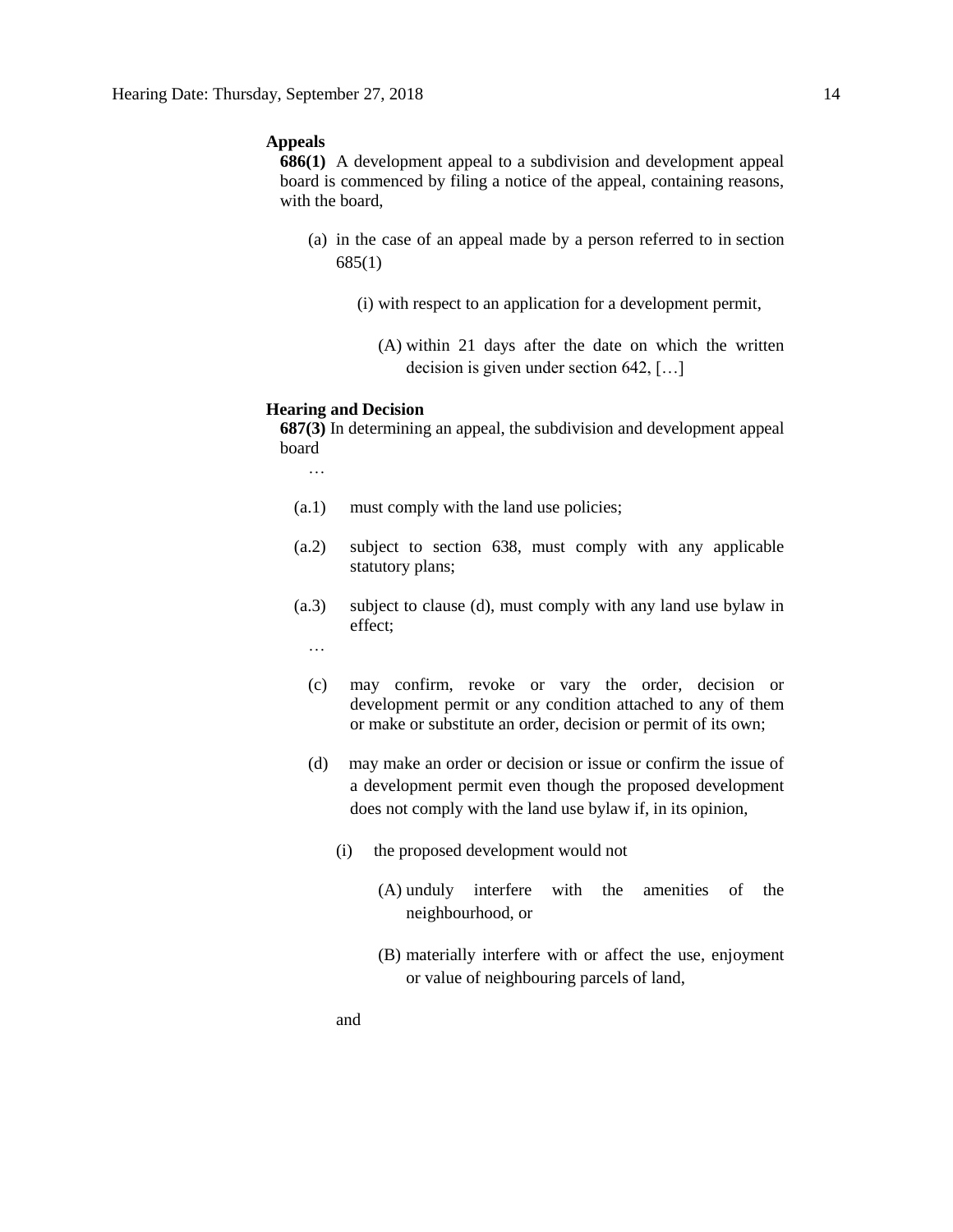(ii) the proposed development conforms with the use prescribed for that land or building in the land use bylaw.

### **General Provisions from the** *Edmonton Zoning Bylaw*

## Section 210.3(1) states **Child Care Services** is a **Discretionary Use** in the **(RA7) Low Rise Apartment Zone.**

Under Section 7.8(2), **Child Care Services** means:

a development intended to provide care, educational activities and supervision for groups of seven or more children under 13 years of age during the day or evening, but does not generally include overnight accommodation. This Use typically includes daycare centres; out-of-school care centres; preschools; and dayhomes/group family care providing child care to seven or more children within the care provider's residence.

## Section 210.3(10) states **Religious Assembly** is a **Discretionary Use** in the **(RA7) Low Rise Apartment Zone**.

Under Section 7.8(14), **Religious Assembly** means:

development used for worship and related religious, philanthropic or social activities and includes Accessory rectories, manses, meeting rooms, food preparation and service facilities, classrooms, dormitories and other buildings. Typical Uses include churches, chapels, mosques, temples, synagogues, parish halls, convents and monasteries. This Use does not include Private Education Services, Public Education Services, and Commercial Schools, even as Accessory Uses.

Section 210.1, the **General Purpose** of the **(RA7) Low Rise Apartment Zone** is to provide a Zone for Low Rise Apartments.

Section 823.1 states that the **General Purpose** of the **Medium Scale Residential Infill Overlay** is to accommodate the development of medium-scale infill housing in Edmonton's mature residential neighbourhoods in a manner that ensures compatibility with adjacent properties while maintaining or enhancing a pedestrian-friendly streetscape.

#### *Onsite Parking*

Section 54.2 Schedule 1(A)(32) states for **Child Care Services**:

a. Passenger pick-up/drop-off spaces shall be provided at the rate of 2 pickup/drop-off spaces for the first 10 children, plus 1 additional pick-up/dropoff space for every 10 additional children.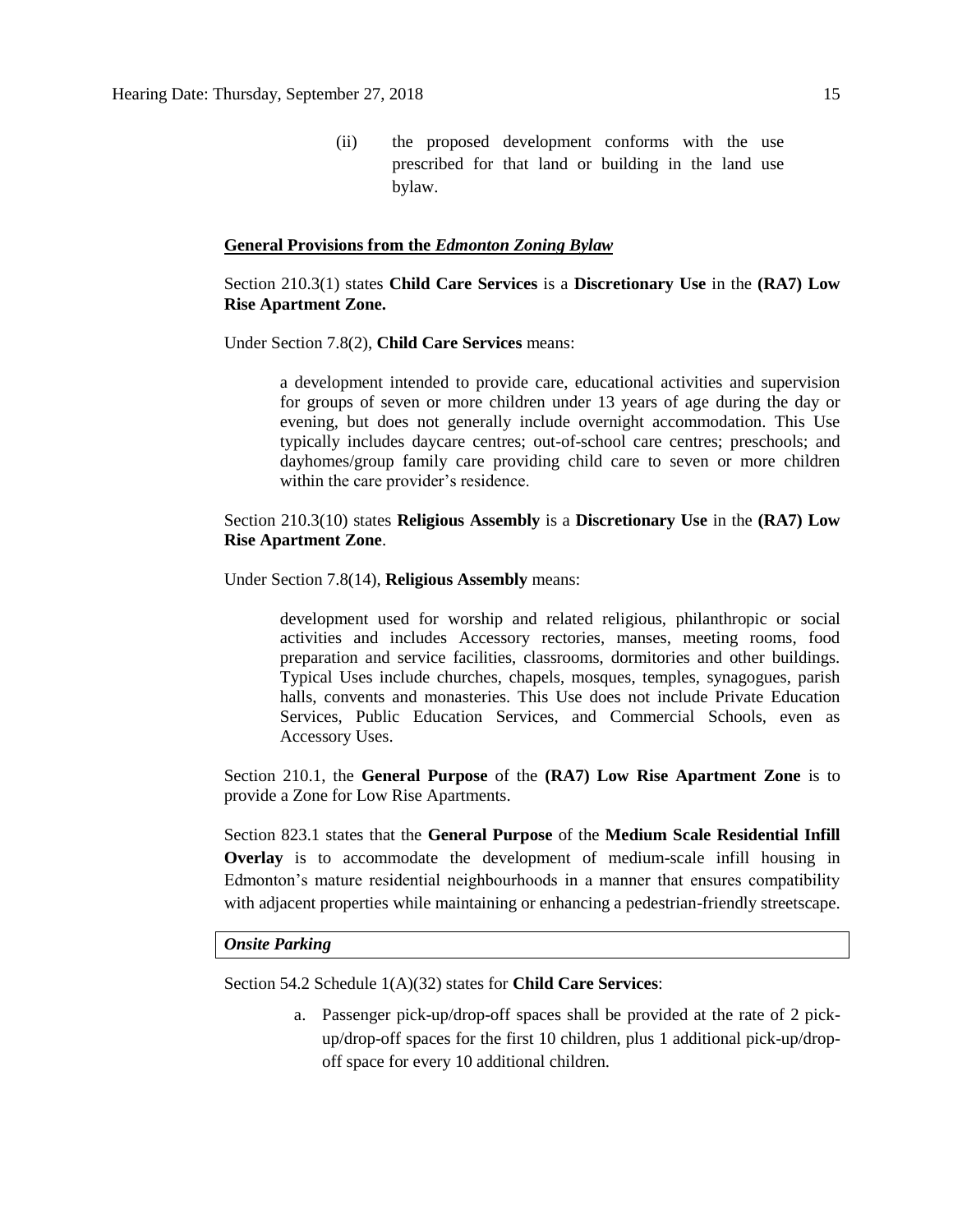- i. Passenger pick-up/drop-off spaces shall be designed with signs to reserve the parking spaces for Child Care Services pickup/drop-off, to the satisfaction of the Development Officer.
- ii. Passenger pick-up/drop-off space shall be located as close as possible to the main entrance used by the Child Care Service, and shall not be located further than 100 m from the main entrance used by the Child Care Service. The distance between the farthest parking space in the pick-up/drop-off area and the main entrance of the Child Care Service shall be measured along the shortest publicly accessible pedestrian route.
- iii. An on-street loading zone shall satisfy a portion of the passenger pick-up/drop-off parking space requirement without a variance if the Development Officer, after consultation with Transportation Operations, is satisfied with the proposal.
- b. employee parking shall be provided at the rate of:
	- i. 1 parking space per 100.0 m2 of Floor Area; or
	- ii. 1 parking space per 360.0 m2 of Floor Area where the Child Care Service is proposed within 400 m of an LRT Station, Transit Centre, Transit Avenue, or all Lots within the boundaries of the Oliver Area Redevelopment Plan, as adopted by Bylaw 11618, as amended, or all Lots within the boundaries of the Strathcona Area Redevelopment Plan, as adopted by Bylaw 11890, as amended; or
	- iii. Where the Child Care Service is for a dayhome/group family care providing care to 7 or more children within the residence of the child care provider, 1 parking space for each non-resident employee, in addition to the parking required for the principal Dwelling. Where a Front Yard Driveway provides access to a parking space that is not within the Front Yard, the Development Officer may consider this Driveway as the provision of a parking space that is in tandem.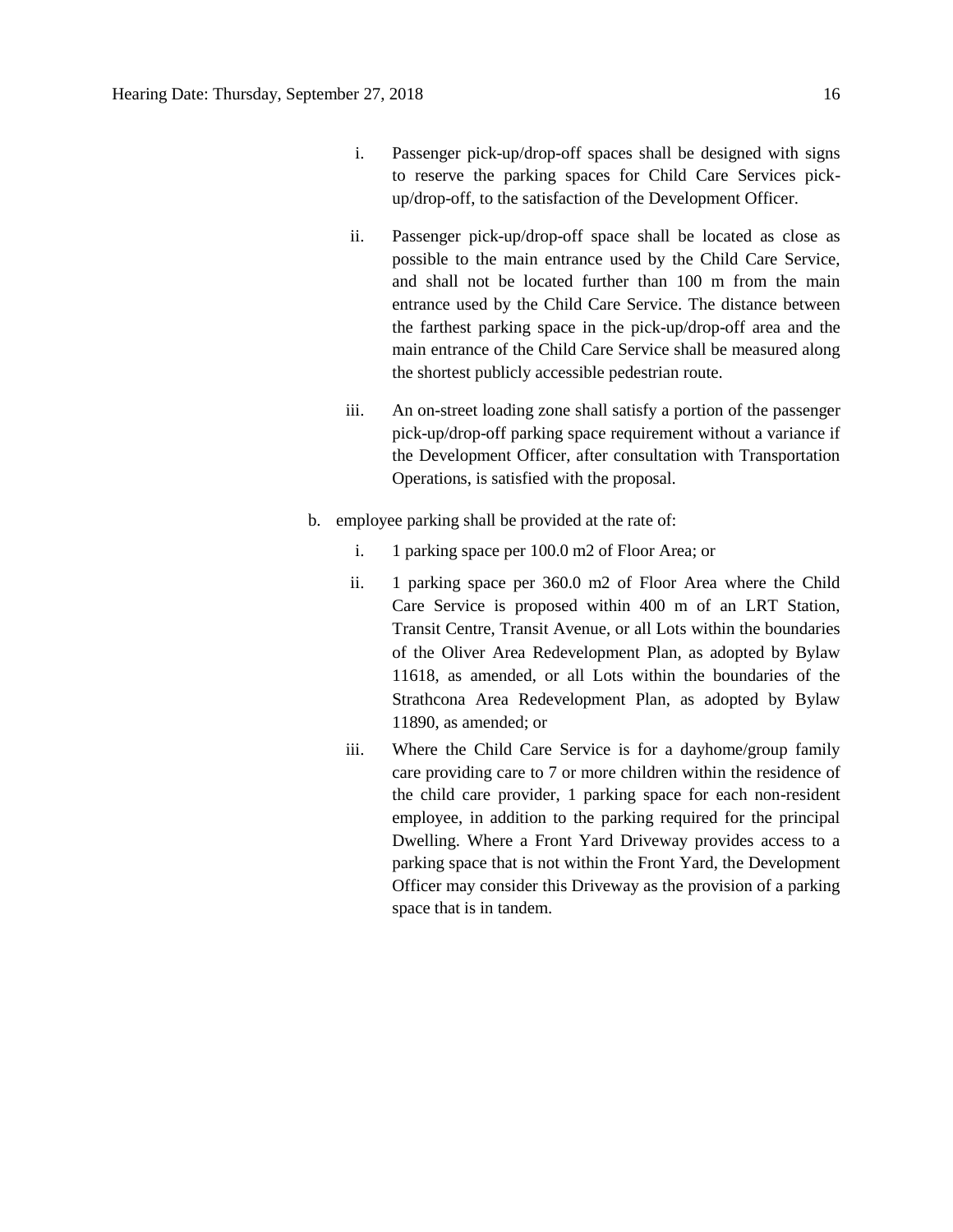| Location                                                                           | Minor                                                                     | <b>Major</b>                                                                                                                                                                                                                             |
|------------------------------------------------------------------------------------|---------------------------------------------------------------------------|------------------------------------------------------------------------------------------------------------------------------------------------------------------------------------------------------------------------------------------|
| Central<br>Core<br>Neighbourhoods,<br>excluding<br>the<br>Downtown<br>Special Area | 1720 $m^2$ of Floor<br>Area or less:<br>No minimum parking<br>requirement | Greater than $1720 \text{ m}^2$ of Floor Area:<br>The minimum parking requirement shall be<br>determined by the Development Officer based<br>on a parking impact assessment for the Site,<br>completed in accordance with Section 14.11. |
|                                                                                    |                                                                           | Greater than 1400 m2 of Floor Area:                                                                                                                                                                                                      |
| Mature                                                                             | $1400$ m2 of Floor                                                        |                                                                                                                                                                                                                                          |
| Neighbourhoods,<br>excluding<br>the                                                | Area or less:                                                             |                                                                                                                                                                                                                                          |
| Central<br>Core<br>Neighbourhoods                                                  | $45.0 \text{ m2}$                                                         | 1 parking space per The minimum parking requirement shall be<br>determined by the Development Officer based on a<br>parking impact assessment for the Site, completed in<br>accordance with Section 14.11.                               |

Section 54.2 Schedule 1(A)(44) states that for **Religious Assembly**:

# **Locations are as identified in Edmonton's The Way We Grow: Municipal Development Plan, Bylaw 15100, Maps.**

## **Development Officer's Determination**

Overall on site parking shall be provided in accordance to Section 54.2, Schedule 1:

Existing Religious Assembly Required: 29 Spaces

Proposed Child Care Service Required: 10 Spaces

Overall required: 39 spaces Proposed: 24 Spaces Deficient by: 15 spaces

The City's Parking Services section OBJECTS to this development application based on the proposed on-site parking deficiency of 15 parking stalls (provided 24 stalls, required 39 stalls):

a) There are on-street parking restrictions in the area, including no parking on the north side of 86 Avenue and the east side of 107 Street. this area includes walk-up apartments and the Granite Curling Club and the on-street parking is already at capacity. Required parking for this development should meet the requirements of the Zoning Bylaw.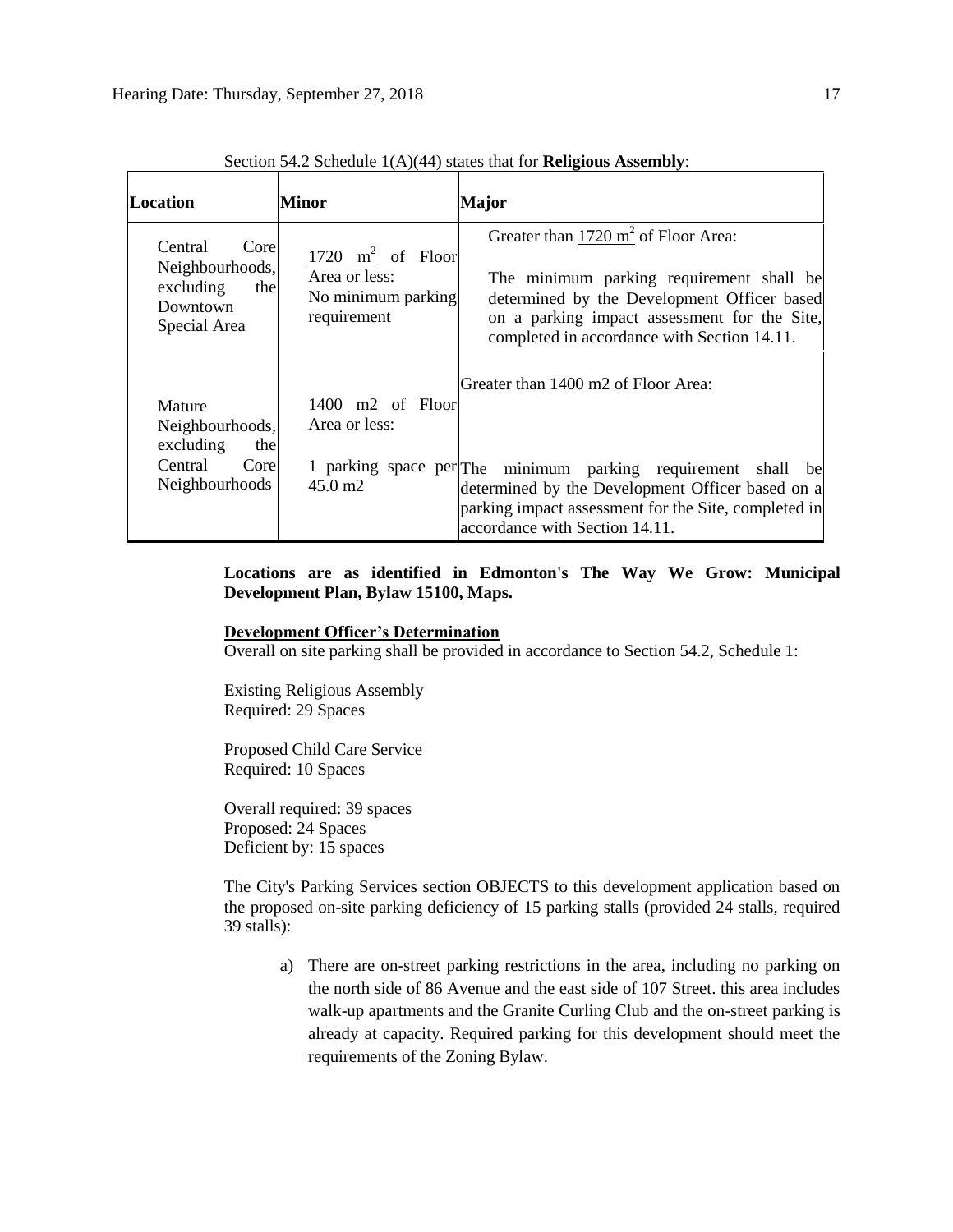- b) Additionally. on-street loading for child care pick-up and drop-off cannot be supported due to the high demand existing for parking in this area. On-street parking cannot be relied upon as it is not always available as an alternative parking measure. Available on-street parking diminishes as a result of variances for parking being granted and neighbourhood parking programs being approved. The consequences of a lack of on-street parking results in an ongoing management issue for the City to establish parking availability on pablic road right of way through restrictive measures impacting all users in the area.
- c) The parking justification indicates that the maximum number of stalls simultaneously occupied by the existing business on the site during regular business hours is 13 parking stalls as observed by the applicant. the expected drop-off and pick-up will be up to 64 times a day with 6 to 10 visits of up to 15 minutes daily. The child care is operating within the existing Mosque that has an average attendance at 120 people once a week on Friday in addition to 50-60 students attending classes at the Mosque. The addition of another 42 children intensifies the use of the site in a predominately residential community and could potentially result in a spill over into these areas.

Note: In accordance to Development Permit 066604973-003, the SDAB approved 29 parking spaces [unedited]

## *Noise Concerns*

Section 80(3) states that:

- a. Where outdoor play space is provided at ground level it shall be allowed in any Yard. It shall be Fenced on all sides and all gates shall be self-latching. Fencing shall not be required where outdoor play space is proposed to share existing play equipment on Sites zoned (US) Urban Services Zone or (AP) Public Parks Zone, or if an exemption is permitted by the Government of Alberta.
- b. Where outdoor play space is provided above the first level such as on a Rooftop Terrace, balcony, or similar, the following regulations shall apply:
	- a. Perimeter guard rails, or parapet walls, or a combination thereof that is at least 1.83metres in Height and provides a secure perimeter shall be installed and shall be consistent with the architectural materials and style of the building.
	- b. Mechanical equipment and exhaust systems shall be designed to be integrated into the play space so the Development Officer is satisfied that it does not create adverse effects related to noise, fumes or safety, or shall be located a minimum of 2metres outside of the perimeter of the outdoor play space.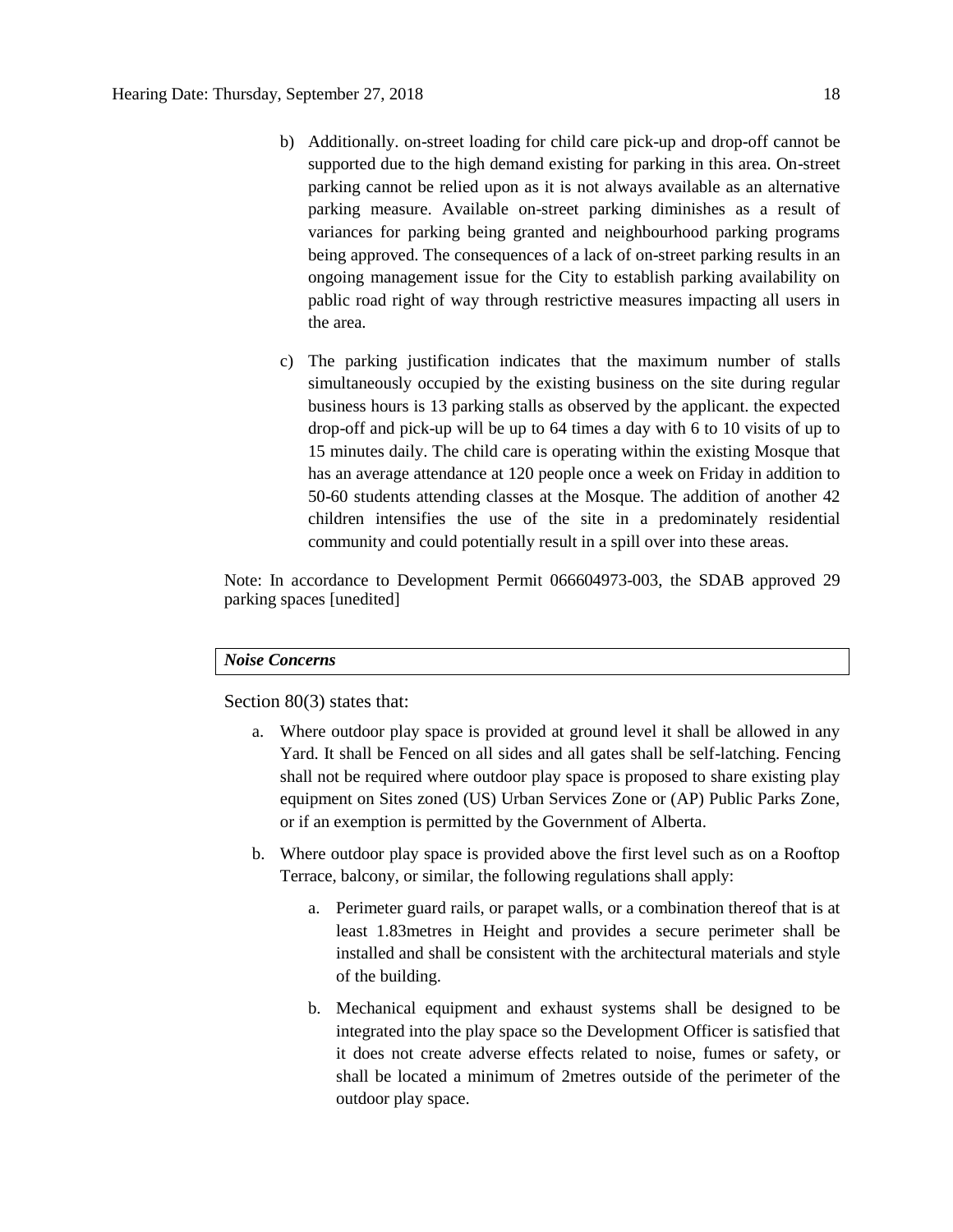# **Development Officer's Determination**

Notwithstanding Section 80(3), in the opinion of the Development Officer, the location of the play space will generate excessive noise that will negatively affect the use and enjoyment of adjacent residential development, 10711 - 86 Avenue NW

*Previous Subdivision and Development Appeal Board Decision*

| <b>Application Number</b> | <b>Description</b> | <b>Decision</b>                                         |
|---------------------------|--------------------|---------------------------------------------------------|
| SDAB-D-07-279             |                    | To construct an addition to December 14, 2007; that the |
|                           | Religious<br>a     | Assembly   appeal be DENIED and the                     |
|                           | <b>Building</b>    | <b>DEVELOPMENT</b>                                      |
|                           |                    | GRANTED subject to the                                  |
|                           |                    | conditions.                                             |

## Notice to Applicant/Appellant

Provincial legislation requires that the Subdivision and Development Appeal Board issue its official decision in writing within fifteen days of the conclusion of the hearing.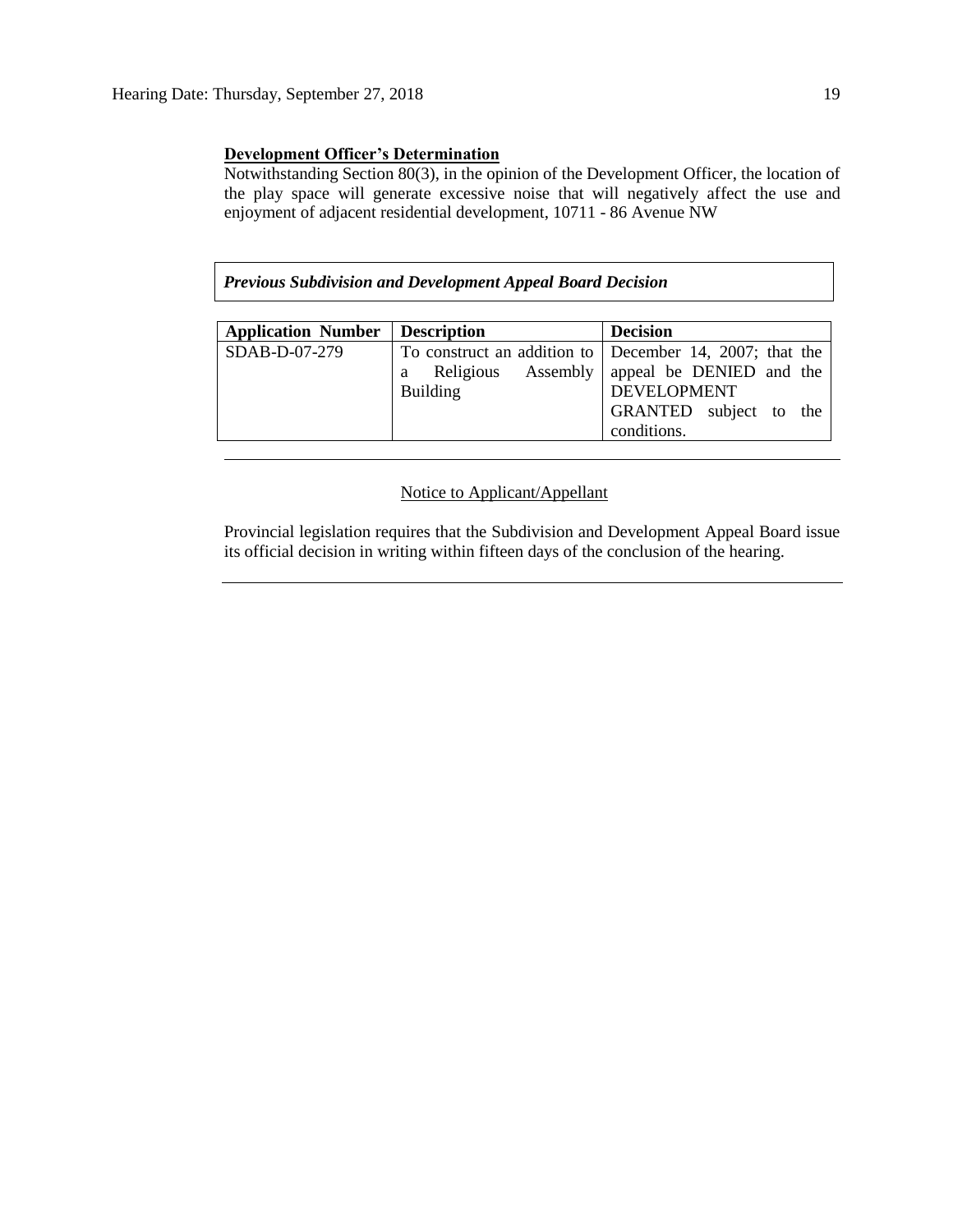|                                                                                                                  | <b>Major Development Permit</b>                                                                                                                                                 |
|------------------------------------------------------------------------------------------------------------------|---------------------------------------------------------------------------------------------------------------------------------------------------------------------------------|
|                                                                                                                  |                                                                                                                                                                                 |
| This document is a Development Permit Decision for the development application described below.                  |                                                                                                                                                                                 |
| Applicant                                                                                                        | Property Address(es) and Legal Description(s)<br>10721 - 86 AVENUE NW<br>Plan 8036ET Blk 135 Lot E<br>10721 - 86 AVENUE NW<br>Plan 8036ET Blk 135 Lot D<br>10721 - 86 AVENUE NW |
|                                                                                                                  | Plan 3901AJ Blk 135 Lots 29-30                                                                                                                                                  |
|                                                                                                                  | Specific Address(es)                                                                                                                                                            |
|                                                                                                                  | Entryway: 10721 - 86 AVENUE NW                                                                                                                                                  |
|                                                                                                                  | Building: 10721 - 86 AVENUE NW                                                                                                                                                  |
| <b>Scope of Application</b><br>alterations (movable walls on basement floor)<br><b>Permit Details</b>            | To expand an existing Child Care Service from 25 children to 67 children in an existing Religious Assembly and to construct interior                                            |
|                                                                                                                  |                                                                                                                                                                                 |
| Class of Permit: Class B                                                                                         | Contact Person:                                                                                                                                                                 |
| Gross Floor Area (sq.m.): 409                                                                                    | Lot Grading Needed?: N                                                                                                                                                          |
| New Sewer Service Required: N<br>Site Area (sq. m.): 1542                                                        | NumberOfMainFloorDwellings: 0<br>Stat. Plan Overlay/Annex Area: Medium Scale                                                                                                    |
|                                                                                                                  | Residential Infill Overlay                                                                                                                                                      |
| I/We certify that the above noted details are correct.                                                           |                                                                                                                                                                                 |
| Applicant signature:                                                                                             |                                                                                                                                                                                 |
| <b>Development Application Decision</b><br>Refused<br>Issue Date: Aug 08, 2018 Development Authority: XU, HAILEE |                                                                                                                                                                                 |
|                                                                                                                  | THIS IS NOT A PERMIT                                                                                                                                                            |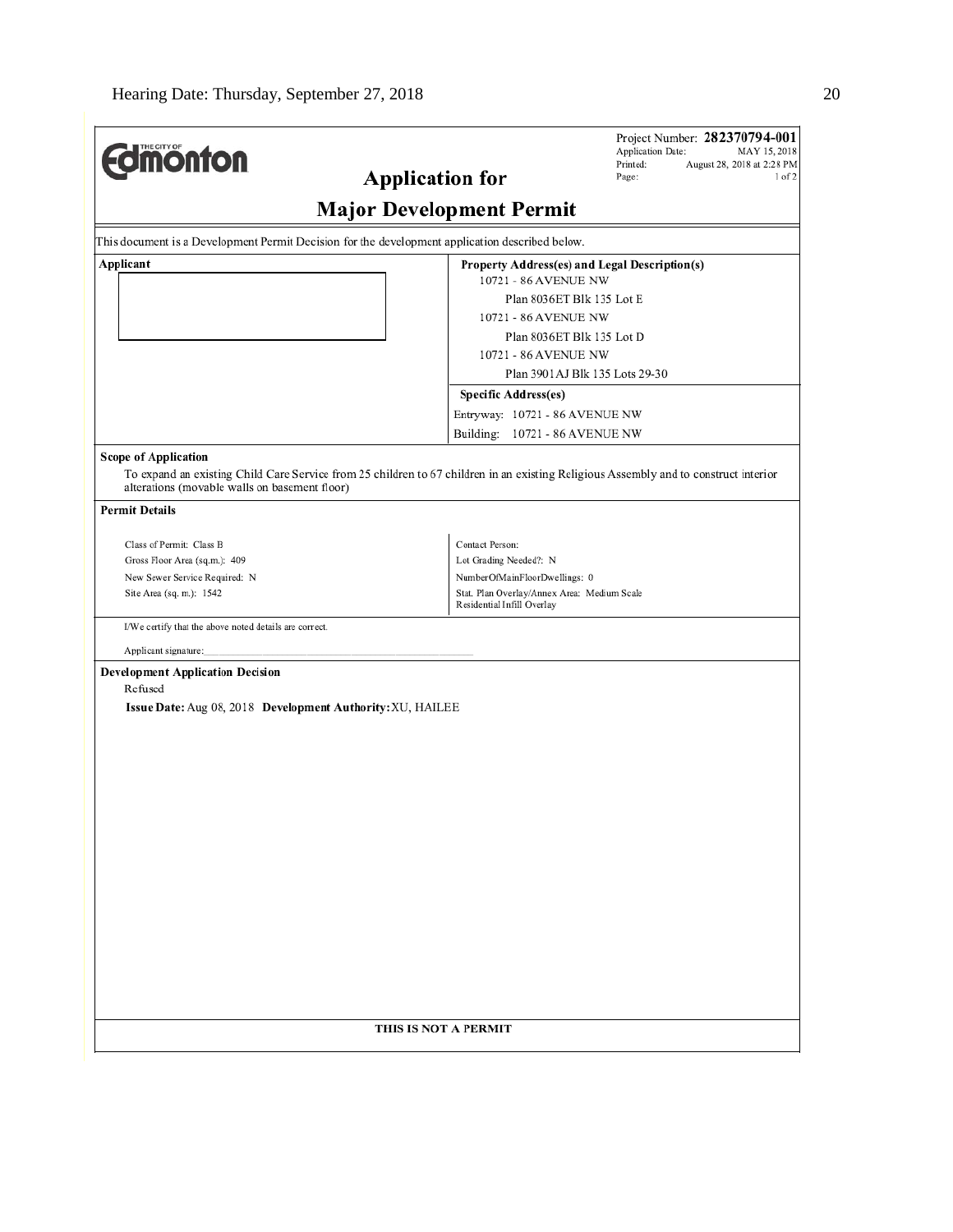| <b><i><u><u>monton</u></u></i></b>                                                                                   |                               | <b>Application for</b>          |                      | Project Number: 282370794-001<br>Application Date:<br>MAY 15, 2018<br>Printed:<br>August 28, 2018 at 2:28 PM<br>2 of 2<br>Page:                                                                                                                                                                                                                                                                                                                                                                                                                                                                                                                                                                |  |  |  |
|----------------------------------------------------------------------------------------------------------------------|-------------------------------|---------------------------------|----------------------|------------------------------------------------------------------------------------------------------------------------------------------------------------------------------------------------------------------------------------------------------------------------------------------------------------------------------------------------------------------------------------------------------------------------------------------------------------------------------------------------------------------------------------------------------------------------------------------------------------------------------------------------------------------------------------------------|--|--|--|
|                                                                                                                      |                               | <b>Major Development Permit</b> |                      |                                                                                                                                                                                                                                                                                                                                                                                                                                                                                                                                                                                                                                                                                                |  |  |  |
| <b>Reason for Refusal</b><br>1) Overall on site parking shall be provided in accordance to Section 54.2, Schedule 1: |                               |                                 |                      |                                                                                                                                                                                                                                                                                                                                                                                                                                                                                                                                                                                                                                                                                                |  |  |  |
| <b>Existing Religious Assembly</b><br>Required: 29 Spaces                                                            |                               |                                 |                      |                                                                                                                                                                                                                                                                                                                                                                                                                                                                                                                                                                                                                                                                                                |  |  |  |
| Proposed Child Care Service<br>Required: 10 Spaces                                                                   |                               |                                 |                      |                                                                                                                                                                                                                                                                                                                                                                                                                                                                                                                                                                                                                                                                                                |  |  |  |
| Overall required: 39 spaces<br>Proposed: 24 Spaces<br>Deficient by: 15 spaces                                        |                               |                                 |                      |                                                                                                                                                                                                                                                                                                                                                                                                                                                                                                                                                                                                                                                                                                |  |  |  |
| 15 parking stalls (provided 24 stalls, required 39 stalls):                                                          |                               |                                 |                      | The City's Parking Services section OBJECTS to this development application based on the proposed on-site parking deficiency of                                                                                                                                                                                                                                                                                                                                                                                                                                                                                                                                                                |  |  |  |
| parking for this development should meet the requirements of the Zoning Bylaw.                                       |                               |                                 |                      | a) There are on-street parking restrictions in the area, including no parking on the north side of 86 Avenue and the east side of 107<br>Street, this area includes walk-up apartments and the Granite Curling Club and the on-street parking is already at capacity. Required                                                                                                                                                                                                                                                                                                                                                                                                                 |  |  |  |
| parking availability on pablic road right of way through restrictive measures impacting all users in the area.       |                               |                                 |                      | b) Additionally. on-street loading for child care pick-up and drop-off cannot be supported due to the high demand existing for<br>parking in this area. On-street parking cannot be relied upon as it is not always available as an alternative parking measure.<br>Available on-street parking diminishes as a result of variances for parking being granted and neighbourhood parking programs<br>being approved. The consequences of a lack of on-street parking results in an ongoing management issue for the City to establish                                                                                                                                                           |  |  |  |
| over into these areas.                                                                                               |                               |                                 |                      | c) The parking justification indicates that the maximum number of stalls simultaneously occupied by the existing business on the<br>site during regular business hours is 13 parking stalls as observed by the applicant. the expected drop-off and pick-up will be up to<br>64 times a day with 6 to 10 visits of up to 15 minutes daily. The child care is operating within the existing Mosque that has an<br>average attendance at 120 people once a week on Friday in addition to 50-60 students attending classes at the Mosque. The addition<br>of another 42 children intensifies the use of the site in a predominately residential community and could potentially result in a spill |  |  |  |
| Note: In accordance to Development Permt 066604973-003, the SDAB approved 29 parking spaces.                         |                               |                                 |                      |                                                                                                                                                                                                                                                                                                                                                                                                                                                                                                                                                                                                                                                                                                |  |  |  |
|                                                                                                                      |                               |                                 |                      | 2) Notwithstanding Section 80(3), in the opinion of the Development Officer, the location of the play space will generate excessive<br>noise that will negatively affect the use and enjoyment of adjacent residential development, 10711 - 86 Avenue NW.                                                                                                                                                                                                                                                                                                                                                                                                                                      |  |  |  |
| <b>Rights of Appeal</b><br>through 689 of the Municipal Government Act.                                              |                               |                                 |                      | The Applicant has the right of appeal within 21 days after the date on which the decision is made, as outlined in Section 683                                                                                                                                                                                                                                                                                                                                                                                                                                                                                                                                                                  |  |  |  |
| Fees                                                                                                                 |                               |                                 |                      |                                                                                                                                                                                                                                                                                                                                                                                                                                                                                                                                                                                                                                                                                                |  |  |  |
| Major Dev. Application Fee                                                                                           | <b>Fee Amount</b><br>\$510.00 | Amount Paid<br>\$510.00         | Receipt#<br>05023729 | Date Paid<br>May 15, 2018                                                                                                                                                                                                                                                                                                                                                                                                                                                                                                                                                                                                                                                                      |  |  |  |
| Total GST Amount:                                                                                                    | \$0.00                        |                                 |                      |                                                                                                                                                                                                                                                                                                                                                                                                                                                                                                                                                                                                                                                                                                |  |  |  |
| Totals for Permit:                                                                                                   | \$510.00                      | \$510.00                        |                      |                                                                                                                                                                                                                                                                                                                                                                                                                                                                                                                                                                                                                                                                                                |  |  |  |
|                                                                                                                      |                               |                                 |                      |                                                                                                                                                                                                                                                                                                                                                                                                                                                                                                                                                                                                                                                                                                |  |  |  |
|                                                                                                                      |                               | THIS IS NOT A PERMIT            |                      |                                                                                                                                                                                                                                                                                                                                                                                                                                                                                                                                                                                                                                                                                                |  |  |  |
|                                                                                                                      |                               |                                 |                      |                                                                                                                                                                                                                                                                                                                                                                                                                                                                                                                                                                                                                                                                                                |  |  |  |